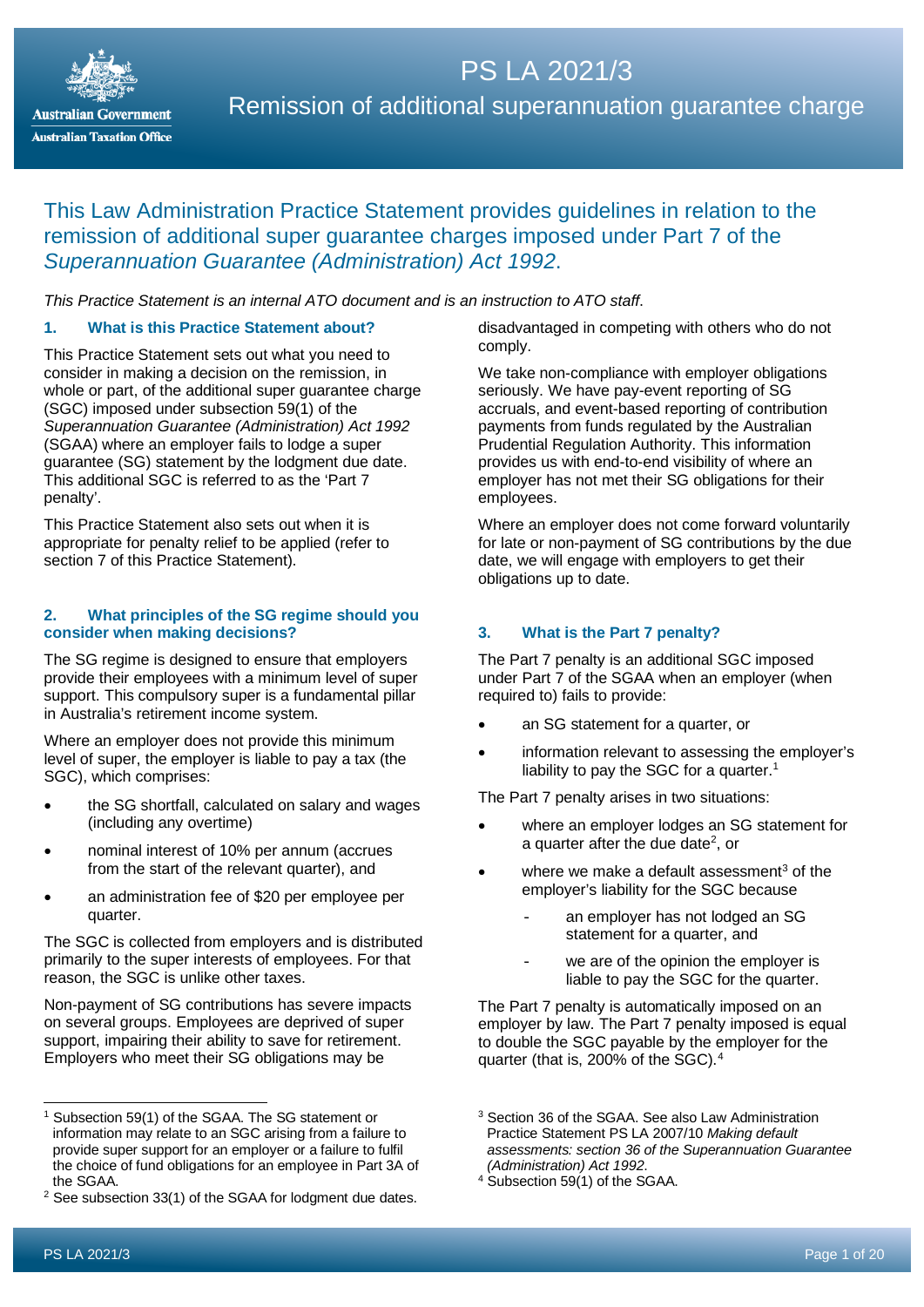No Part 7 penalty is imposed if an employer lodges an SG statement on or before the lodgment due date, including an extended due date. [5](#page-1-0)

If an employer claims a late payment offset (LPO) to reduce their SGC payable, this reduction is disregarded for the purposes of calculating the amount of Part 7 penalty imposed.<sup>[6](#page-1-1)</sup> In other words, the Part 7 penalty imposed is equal to double the *total* SGC for the quarter if no LPOs were claimed.

The minimum amount of Part 7 penalty for a quarter is  $$20.7$  $$20.7$ 

If you amend<sup>[8](#page-1-3)</sup> an employer's  $SGC$  assessment for a quarter and a Part 7 penalty was imposed on the original SGC assessment, you must also amend the Part 7 penalty assessment for the quarter.

On the other hand, if a Part 7 penalty was not imposed on the original SGC assessment for a quarter because the SG statement was lodged before the legislated due date, the Part 7 penalty is not imposed for any subsequent amendments.

However, in either of these circumstances, an administrative penalty for making a false or misleading statement may be imposed.<sup>[9](#page-1-4)</sup>

#### *SGC assessments covered by the SG amnesty*

The *Treasury Laws Amendment (Recovering Unpaid Superannuation) Act 2020* introduced a one-off amnesty for employers who voluntarily disclosed SGC liabilities for quarters from 1 July 1992 to 31 March 2018 (known as historical quarters).

If an eligible employer lodged SG statements for historical quarters within the amnesty period (from 24 May 2018 to 7 September 2020), no Part 7 penalty is imposed on the SGC assessments.[10](#page-1-5)

However, an employer who is notified they are disqualified from the amnesty is treated as though they were never eligible for the amnesty.<sup>[11](#page-1-6)</sup> In these cases, the Part 7 penalty will be imposed and remission will need to be considered.

If an employer had an SGC assessment that was covered by the SG amnesty, and they disclose new information after the end of the amnesty period that increases their SGC for the quarter, the new amounts will **not** receive the benefits of the amnesty.<sup>[12](#page-1-7)</sup> As such, Part 7 penalty will be imposed on the new SGC and remission will need to be considered.

- <span id="page-1-1"></span><sup>6</sup> Section 62A of the SGAA.
- <span id="page-1-5"></span><span id="page-1-2"></span><sup>7</sup> Subsection 59(3) of the SGAA.
- <span id="page-1-6"></span><span id="page-1-3"></span><sup>8</sup> Section 37 of the SGAA.

#### *Example – employer amends their SGC assessment in response to an audit after the SG amnesty*

*An employer lodged SG statements on 1 July 2020 for ten employees for the quarters from 1 January 2015 to 31 December 2015. The employer was not liable for Part 7 penalty as their statements qualified for the SG amnesty.*

*In February 2022, the employer is audited for the same period following an employee notification, and as a result, lodges SG statements for a further twenty employees.*

*As this lodgment has been made after the end of the amnesty period, it does not qualify for the amnesty, and Part 7 penalty is imposed on the SGC corresponding to the twenty employees.*

#### **4. When can you remit the Part 7 penalty?**

You have the discretion to remit the Part 7 penalty, in full or in part.<sup>13</sup> This can be done as part of the assessment of the penalty (the original assessment stage) or after the penalty is assessed (through an objection decision).

However, your ability to remit a Part 7 penalty imposed for a historical quarter may be restricted to a final penalty of at least 100% of the SGC. For more information on this restriction, and how to work out remission for a historical quarter, see Appendix 2 of this Practice Statement.

Employers have the right to object to an assessment of a Part  $\overline{7}$  penalty.<sup>[14](#page-1-9)</sup> If an employer is dissatisfied with the level of remission of their Part 7 penalty, they should object to the Part 7 penalty assessment – while there is no separate right to object to the remission decision itself, an objection to the assessment encompasses the decision to remit.

#### **5. What process should you follow to determine whether to remit the Part 7 penalty?**

The Part 7 penalty is automatically imposed at a rate of 200% of the SGC, meaning there is a wide range of potential final penalty amounts after full or partial remission. This reflects the wide variety of circumstances that can lead to an SG shortfall and/or failure to lodge an SG statement.

*Administration of the false or misleading statement penalty – where there is a shortfall amount* for more information.

- <sup>10</sup> Section 60 of the SGAA.
- <sup>11</sup> Subsection 74(4) of the SGAA.
- <sup>12</sup> Subsection 74(2) of the SGAA.
- <sup>13</sup> Subsection 62(3) of the SGAA.
- <sup>14</sup> Section 42 of the SGAA.

<span id="page-1-0"></span><sup>5</sup> Section 59 of the SGAA.

<span id="page-1-9"></span><span id="page-1-8"></span><span id="page-1-7"></span><span id="page-1-4"></span><sup>9</sup> Subsection 284-75(1) of Schedule 1 to the *Taxation Administration Act 1953* (TAA). See also section 10 of Law Administration Practice Statement PS LA 2012/5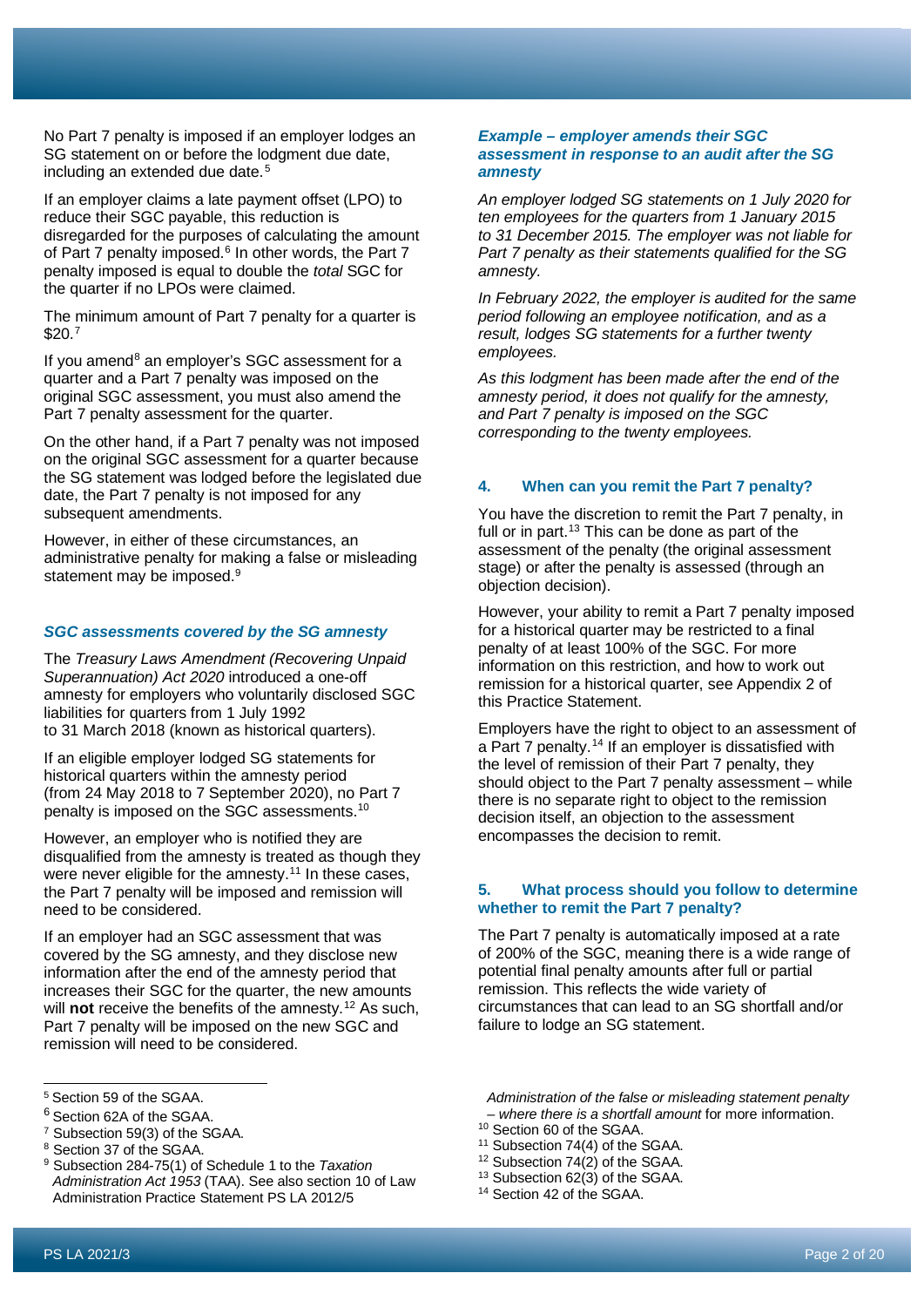While many cases warrant some amount of penalty, the maximum 200% penalty should be reserved for rare cases where there is an employer engaging in egregious tax avoidance behaviour. For all other cases you should consider remitting the Part 7 penalty either in part or in full.

Your remission decision should take into account all the relevant facts and indicia.

You must follow the **four-step penalty remission process** outlined in Appendix 1 of this Practice Statement when deciding whether it is appropriate to remit the Part 7 penalty down from 200%.

**Step 1:** Consider remission based on the employer's attempt to comply with their obligations through late payment.

**Step 2:** Consider remission based on the employer's attempt to comply with their obligations by lodging an SG statement.

**Step 3:** Consider any increase or reduction in penalty based on the employer's compliance history.

**Step 4:** Consider any other mitigating facts or circumstances that warrant further remission.

The four-step penalty remission process is designed to accommodate the principles of this Practice Statement and to ensure that employers in like circumstances receive like treatment as far as practicable.

It is also important for you to understand that penalties are imposed to:

- ensure there are appropriate consequences for employers for failing to pay super contributions for their employees correctly and on time
- change the decision-making behaviour of employers to ensure that employee SG entitlements are not put at risk of delay, compromise or loss, and
- encourage employers who fail to pay super on time to take corrective action and lodge SG statements by their due dates.

You must have collected all relevant information and document the evidence and basis for any remission decision you make. Examples illustrating the penalty remission process can be found in Appendix 3 of this Practice Statement.

#### **6. How do you determine remission where an amendment increases the SGC and Part 7 penalty?**

If you undertake compliance activity that identifies additional SGC for a quarter that has previously been assessed, you should follow the four-step remission

process as normal in relation to the amendment. [15](#page-2-0) This is a new remission decision, unrelated to any previous decision that has previously been made for the quarter.

When you have worked out this remission percentage, you will need to apply it to the additional Part 7 penalty imposed at amendment to determine the residual penalty for that component.

This will be combined with the residual Part 7 penalty that was worked out in the original assessment to determine the overall penalty for the quarter, and the overall remission percentage. In effect, this means any Part 7 penalty which has already been remitted in a previous decision will not be affected (see Example 10 of this Practice Statement).

Sometimes, the original assessment will also need to be amended in order to correct mistakes or small amounts of information missing when an SG statement is lodged. In these cases, a single remission decision can be made for the total assessment.

#### **7. When is it appropriate to provide penalty relief?**

In some limited cases, it may be appropriate to provide additional remission to an employer in conjunction with a direction for education – this is known as a 'penalty relief' arrangement.

You may provide an employer with a penalty relief arrangement where education is considered a more effective option to positively influence behaviour.

This approach recognises that while we expect all employers to meet their SG obligations, an employer may have SG knowledge gaps that lead to non-compliance and these can be addressed through education.

An employer should only be considered for a penalty relief arrangement where they have a turnover of less than \$50 million and they:

- took voluntary action to comply with their obligation to lodge SG statements
- do not have a history of lodging SG statements late
- have lodged no more than four SG statements after the lodgment due date in the present case
- have no previous SG audits where they were found to have not met their SG obligations, and
- have not previously been provided with penalty relief.

opinion that there is an avoidance of the SGC due to fraud or evasion (subsection 37(2) of the SGAA).

<span id="page-2-0"></span><sup>&</sup>lt;sup>15</sup> An amendment can only be made within four years of the original assessment for the quarter unless you are of the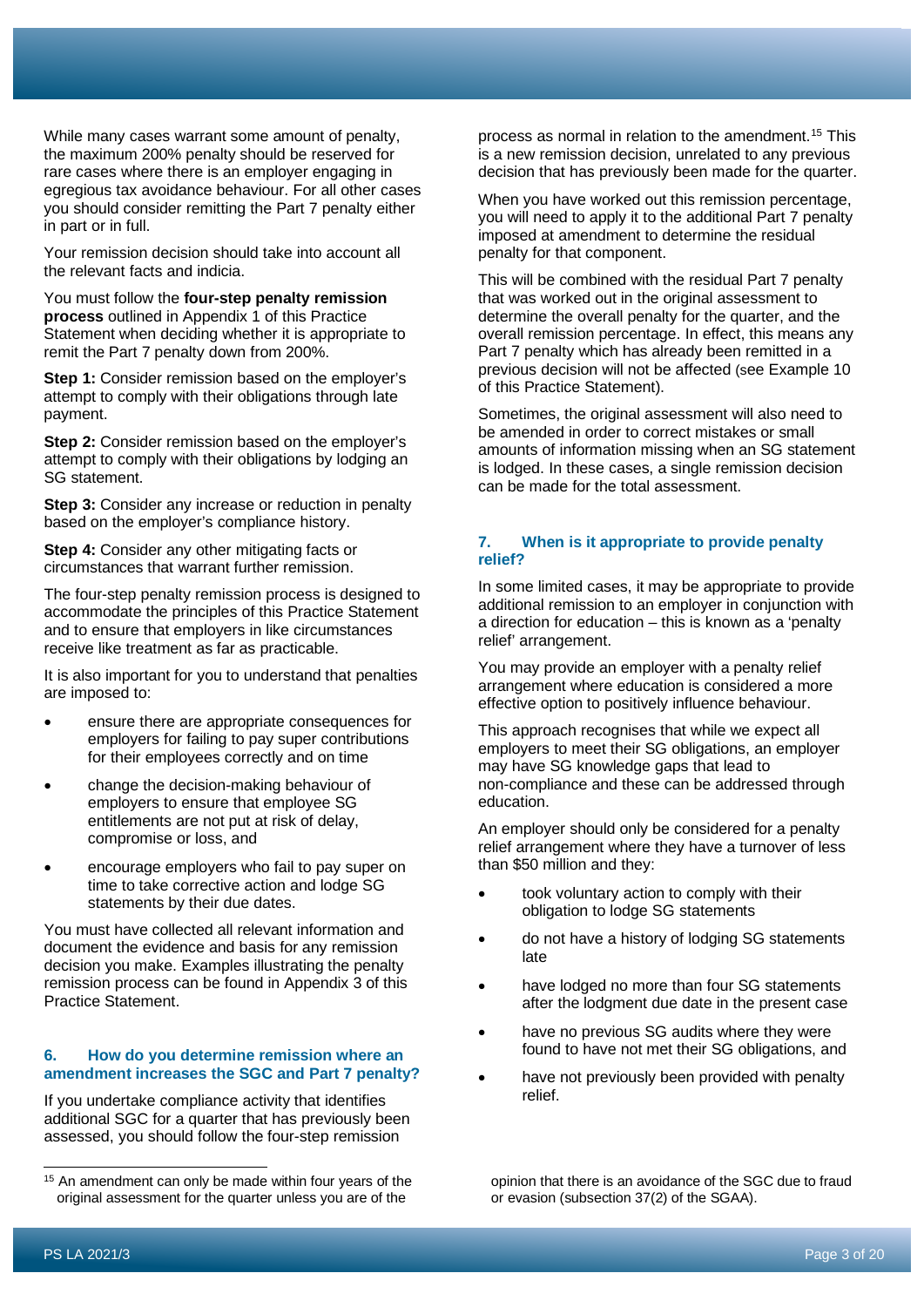Penalty relief would not be appropriate where the employer has:

- been issued with an SGC default assessment
- lodged more than four SG statements after the lodgment due date in the present case, or
- previously been issued with an SG education direction.

Penalty relief may be applied by providing further remission of a residual penalty at Step 4 of the four-step penalty remission process and instead providing the employer with education to help them meet their obligations in the future.

This education should be by way of a formal SG education direction and may be supplemented with informal education. Any education should focus on providing:

- the appropriate superannuation support to employees to ensure the employer does not have an SG shortfall, and
- the importance of taking corrective action and lodging SG statements on time if the employer fails to comply in the future.

It should advise the employer of the penalties for failing to lodge on time.

An employer should not be provided penalty relief at any point before the relevant SG assessments have been finalised and you are ready to finalise your remission decision.

An employer cannot apply for penalty relief, and an employer cannot specifically object to a decision not to apply penalty relief. Your decision to apply penalty relief forms part of your exercise of the remission power provided by the SGAA.[16](#page-3-0)

#### **8. What should you do before finalising the remission decision?**

In some circumstances, it may be appropriate to contact the employer to give notice of the anticipated penalty and the reasons for the remission decision before applying the Part 7 penalty. This may be appropriate if, for example, a significant residual penalty will remain after remission. You may give notice during an audit conversation or in writing.

The purpose of this contact is to encourage full disclosure of relevant facts and circumstances to ensure the penalty remission is appropriately determined for the individual case in the first instance. This is not an opportunity to negotiate the anticipated penalty. Rather, it is designed to draw out relevant facts or circumstances for your decision which were previously unknown.

#### *Example – tax officer notifies employer of anticipated penalty*

*An employer is subject to an audit of their SG obligations for the quarters ended 31 March 2019 to 30 September 2019.*

*The employer has authorised another person to handle the SG audit and the tax officer has been dealing with this authorised contact. The authorised contact provides SG statements on behalf of the employer for the full period under audit.*

*The tax officer phones the authorised contact and notifies them of the anticipated penalty and the associated reasons. The tax officer also outlines the relevant facts and circumstances known to them.*

*The authorised contact requests time to make contact with the employer to obtain any other facts or circumstances relevant to the decision. The employer then contacts the tax officer directly to explain further relevant facts.*

*Considering these new facts, the tax officer decides to provide further remission of the penalty than was initially indicated.*

#### **9. How does the Part 7 penalty interact with other administrative penalties?**

#### *TAA default assessment penalty*

An employer is also liable to an administrative penalty under the TAA where:

- we determine a tax-related liability<sup>[17](#page-3-1)</sup> without the assistance of a return, notice or other document
- the document has not been provided by a specified time, and
- the document is necessary to accurately determine the tax-related liability.<sup>[18](#page-3-0)</sup>

This Practice Statement refers to this penalty as the 'TAA default assessment penalty'.

Where we make a default assessment of an employer's SGC liability, the Part 7 penalty and the TAA default assessment penalty may both apply.

The base penalty amount of the TAA default assessment penalty is 75% of the tax-related liability.[19](#page-3-1)

<span id="page-3-0"></span><sup>16</sup> Subsection 62(3) of the SGAA.

<span id="page-3-1"></span><sup>&</sup>lt;sup>17</sup> The SGC is a tax-related liability per table item 60 of subsection 250-10(2) of Schedule 1 to the TAA.

<sup>18</sup> Subsection 284-75(3) of Schedule 1 to the TAA.

<sup>19</sup> Table item 7 of subsection 284-90(1) of Schedule 1 to the TAA.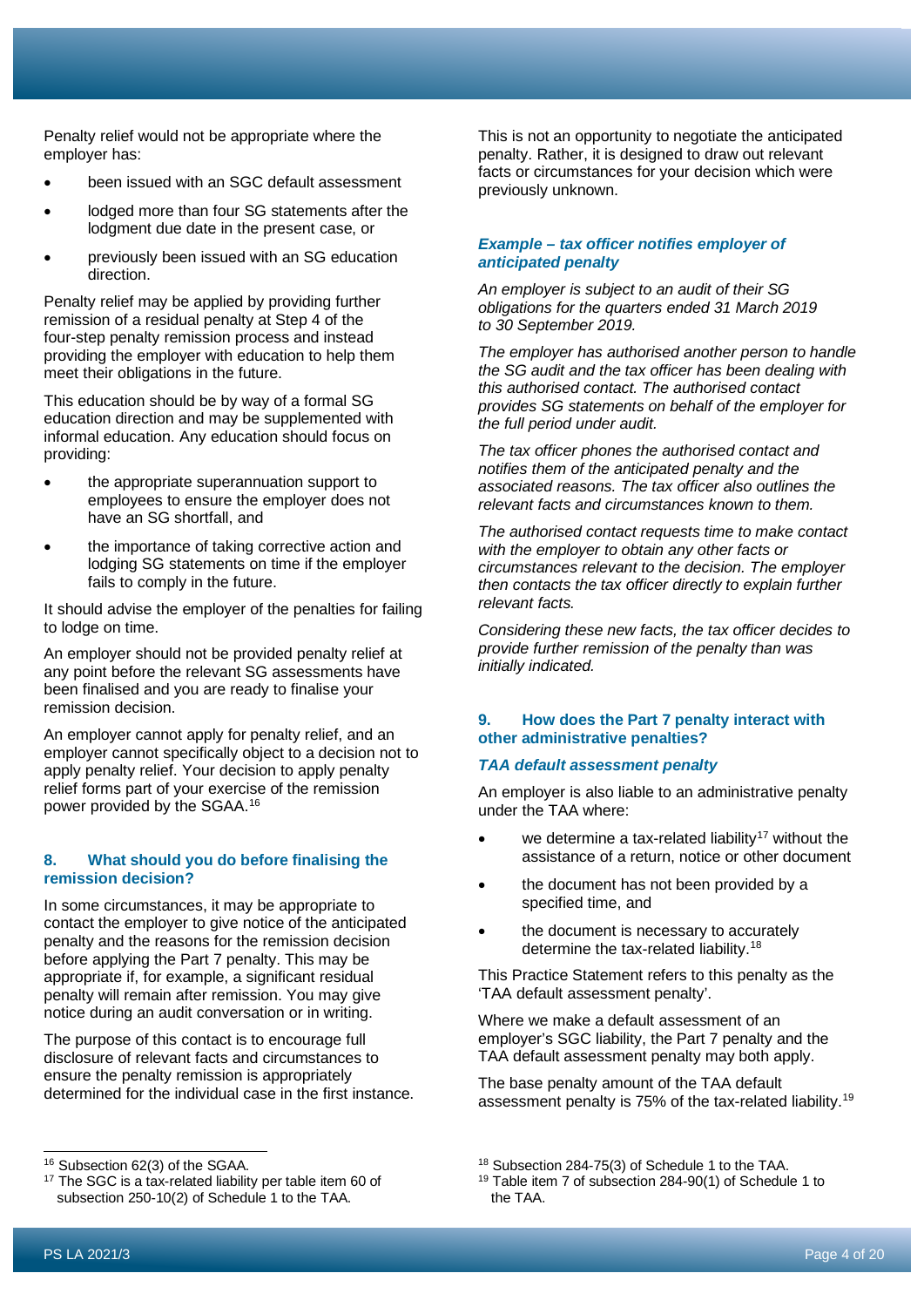You should consider remitting in full the employer's liability to the TAA default assessment penalty regardless of the extent to which the Part 7 penalty is remitted. The Part 7 penalty is the penalty specifically provided for by the SGAA and is generally the appropriate penalty to apply where both penalties are imposed.

#### *TAA false or misleading statement penalty*

Likewise, an employer is liable to an administrative penalty under the TAA where:

- the employer makes a statement $^{21}$  $^{21}$  $^{21}$  to us under a taxation law[22](#page-4-2), and
- the statement is false or misleading in a material particular, whether because of things in it or things omitted from it.<sup>[23](#page-4-3)</sup>

This Practice Statement refers to this penalty as the 'TAA false or misleading statement penalty'.

This penalty may be imposed where an employer is assessed for the SGC because they lodged an SG statement, and that assessment is subsequently amended because the SG statement stated an incorrect SG shortfall.

You can remit the TAA false or misleading statement penalty, in full or in part.

Consistent with the treatment of the TAA default assessment penalty, you should consider remitting in full the employer's liability to the TAA false or misleading statement penalty where the Part 7 penalty has also been imposed under the law for the same quarter.

However, you should fully consider the application of the TAA false or misleading statement penalty to the employer's shortfall amount in situations where the law did not impose a Part 7 penalty (generally where an SG statement was lodged on or before the due date).

#### *Administrative penalty remission decision and objections*

You are not required to give the employer written notice of a decision to remit in full the TAA default assessment penalty or the TAA false or misleading statement penalty. However, if you do not remit an administrative penalty in full, you must inform the employer of the reasons for that decision.<sup>[24](#page-4-4)</sup>

Employers can object to an assessment of the TAA default assessment penalty or the TAA false or misleading statement penalty.[25](#page-4-2)

#### **10. More information**

For more information, see:

- Law Administration Practice Statement PS LA [2008/3](http://ato.gov.au/law/view/document?DocID=PSR/PS20083/NAT/ATO/00001) *Provision of advice and guidance by the ATO*
- *[Archibald Dixon as Trustee for the Dixon](https://www.ato.gov.au/law/view/document?DocID=JUD/2008ATC20-015/00001)  [Holdsworth Superannuation](https://www.ato.gov.au/law/view/document?DocID=JUD/2008ATC20-015/00001) Fund v [Commissioner of Taxation](https://www.ato.gov.au/law/view/document?DocID=JUD/2008ATC20-015/00001)* [2008] FCAFC 54

| Date issued    | 25 November 2021 |
|----------------|------------------|
| Date of effect | 25 November 2021 |

which the Commissioner has the general administration. The Commissioner has the general administration of section 43 of the SGAA.

- <sup>23</sup> Subsection 284-75(1) of Schedule 1 to the TAA.
- <sup>24</sup> Subsection 298-20 $(2)$  of Schedule 1 to the TAA.
- <sup>25</sup> Subsection 298-30 $(2)$  of Schedule 1 to the TAA.

<span id="page-4-0"></span><sup>20</sup> Subsection 298-20(1) of Schedule 1 to the TAA.

<span id="page-4-1"></span><sup>&</sup>lt;sup>21</sup> A statement is anything that is disclosed, for a purpose connected with a taxation law, orally or in writing and includes those made electronically. See section 284-20 of Schedule 1 to the TAA.

<span id="page-4-4"></span><span id="page-4-3"></span><span id="page-4-2"></span><sup>22</sup> 'Taxation law' is defined in subsection 995-1(1) of the *Income Tax Assessment Act 1997* and includes an Act of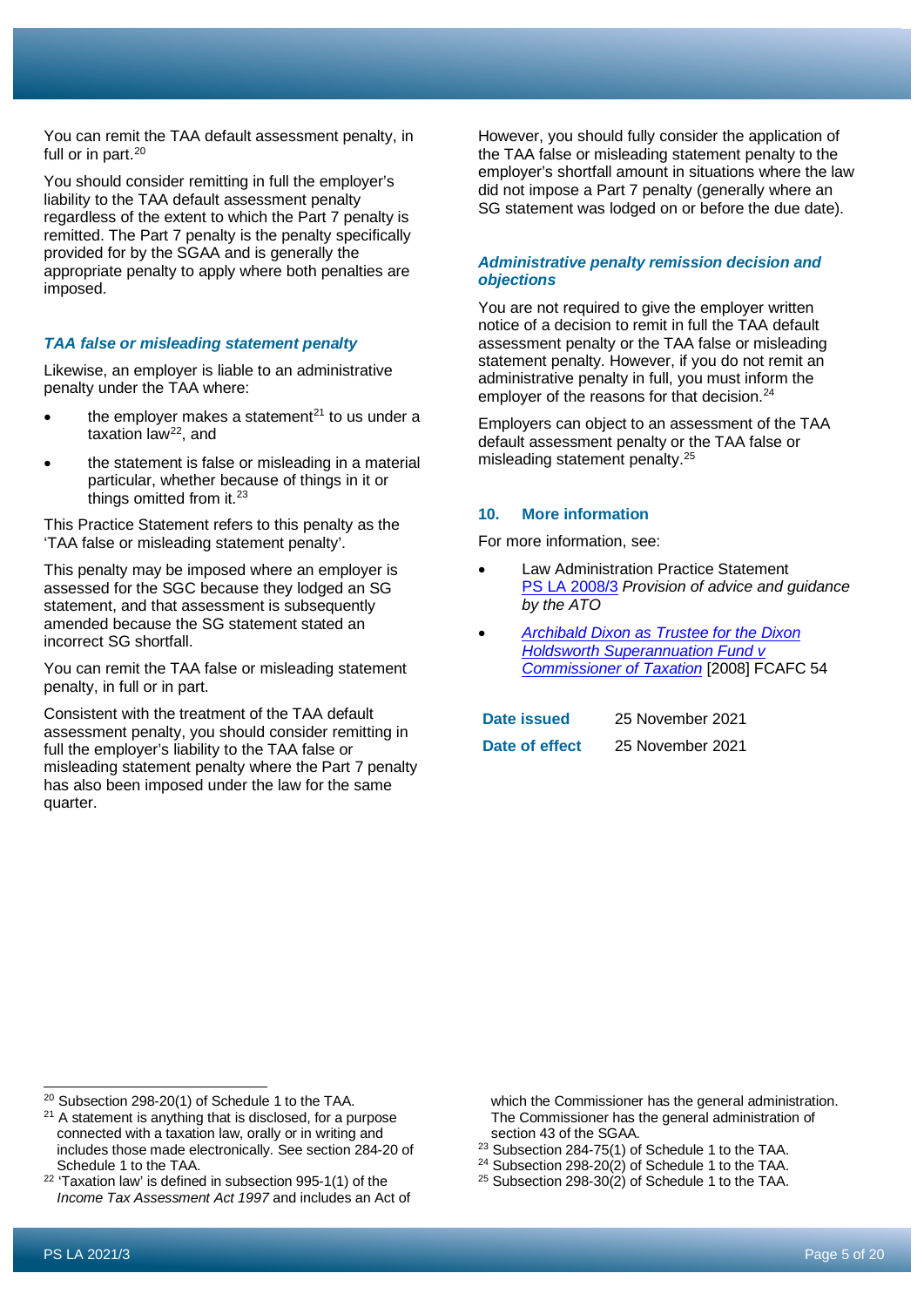# **APPENDIX 1 – FOUR-STEP PENALTY REMISSION PROCESS**

#### **Step 1 – consider remission based on the employer's attempt to comply with their obligations through late payment**

Using the following table, consider an initial amount of remission based on an employer's attempt to comply with their SG obligations by making late payments to employees' super funds. Where an employer has made these late payments, they can claim an LPO when they lodge their SG statement. While this LPO does not reduce the amount of penalty that is imposed, it is appropriate to recognise that the employer has met their employees' entitlements (albeit late), and some remission is warranted compared to an employer who has not met their employees' entitlements.

This step only considers late payments for which an LPO has been claimed in respect of the relevant quarters. It does not consider:

- SG contributions that were made on-time<sup>[26](#page-5-0)</sup>, as these did not give rise to an SGC liability or penalty.
- Late payments where an employer has elected to count those payments towards their obligations in a different quarter, instead of claiming the LPO.
- Payments of SGC (although these payments may be relevant when considering Step 4 of this decision-making process).

| Degree of attempt to comply                                                                           |                                             | <b>Remission</b> |
|-------------------------------------------------------------------------------------------------------|---------------------------------------------|------------------|
| No late payments made for which an LPO has been claimed.                                              |                                             | 0%               |
| Late payment made in response to ATO compliance action, for example, after an audit<br>has commenced. |                                             | 10%              |
| Late payment made after initial ATO contact <sup>27</sup> but before any ATO compliance action.       |                                             | 15%              |
| Late payment made prior to<br>ATO contact, and                                                        | more than nine months after due date        | 30%              |
|                                                                                                       | between six and nine months after due date  | 33%              |
|                                                                                                       | between three and six months after due date | 36%              |
|                                                                                                       | less than three months after due date.      | 40%              |

#### **Treatment of partial payments**

The remission amounts in this table are appropriate where the employer has paid the entire original SG obligation<sup>[28](#page-5-2)</sup> for their employees but has an SGC liability due to paying late. If an employer has made late payments of a lesser amount, you should determine a remission percentage that is in proportion to how much has been paid. For example, if an employer made late payments equivalent to 80% of their SG obligations in response to ATO compliance action, an appropriate level of remission at this step would be 8% (that is, 80% of 10%).

#### **Treatment of payments with varying degrees of lateness**

Where payments have been made with varying degrees of delay in different quarters within a period that is being considered for remission, you do not need to make separate remission decisions for each quarter. It is appropriate to adopt a remission level corresponding to the greatest degree of attempt to comply that the employer has demonstrated across the period.

<span id="page-5-0"></span><sup>&</sup>lt;sup>26</sup> The contributions must have also satisfied the 'choice of fund' requirements in Part 3A of the SGAA, otherwise the employer may still have an SGC liability.

<span id="page-5-1"></span><sup>&</sup>lt;sup>27</sup> This may include ATO activities, such as reminder letters, that are a preliminary ATO contact before any compliance action is considered.

<span id="page-5-2"></span><sup>&</sup>lt;sup>28</sup> The amount of contributions required to reduce their charge percentage to zero for a quarter and avoid having a liability to SGC; generally this is a set percentage of the employees' ordinary time earnings. See subsection 23(2) of the SGAA.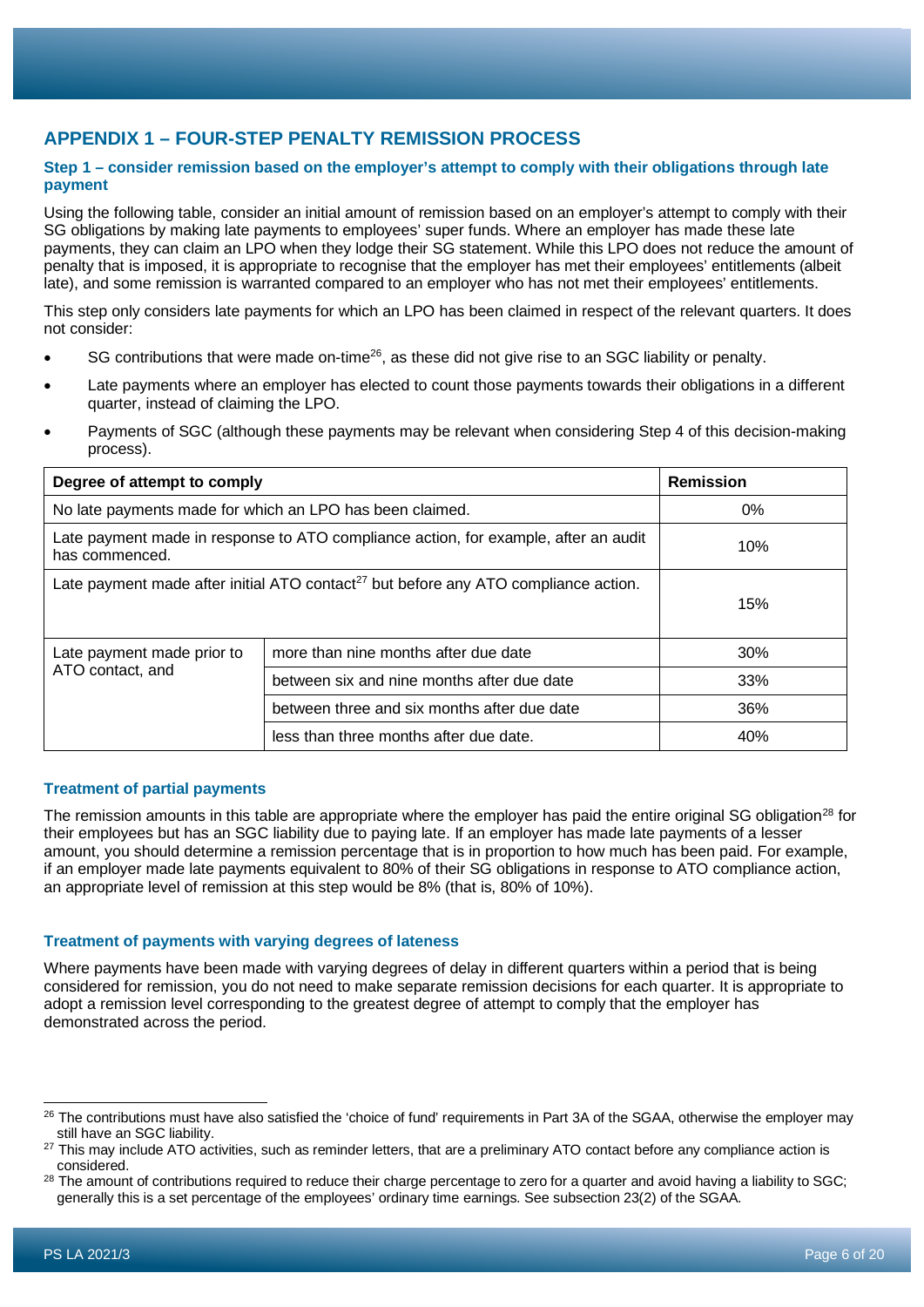#### **Step 2 – consider remission based on the employer's attempt to comply with their obligations through lodgment of an SG statement**

Using the following table, consider an additional amount of remission based on the employer's attempt to comply through lodging an SG statement to self-assess their SGC liability. This recognises that there are a broad range of employer behaviours that lead to an SGC assessment, and it is appropriate to address them via a wide spread of remission relative to the full extent of the penalty imposed.

| Degree of attempt to comply                                                                                                                                                                                                                                               | <b>Remission</b> |
|---------------------------------------------------------------------------------------------------------------------------------------------------------------------------------------------------------------------------------------------------------------------------|------------------|
| The Commissioner makes a default assessment or a Commissioner-initiated<br>amendment to a prior SGC assessment and the employer has either<br>demonstrated repeat disengagement or we have formed an opinion that the<br>employer has engaged in a 'phoenix' arrangement. | 0%               |
| The Commissioner makes a default assessment or a Commissioner-initiated<br>amendment to a prior SGC assessment where the employer has failed to lodge<br>an SG statement or provide relevant information in response to ATO compliance<br>action.                         | 25%              |
| The Commissioner makes a default assessment or a Commissioner-initiated<br>amendment to a prior SGC assessment based on information provided by the<br>employer after the lodgment due date in response to ATO compliance action.                                         | 40%              |
| An employer lodges an SG statement or requests an amendment to a prior SGC<br>assessment in response to ATO compliance action; for example, after an audit<br>has commenced.                                                                                              | 60%              |
| An employer lodges an SG statement or requests an amendment to a prior SGC<br>assessment after the lodgment due date and after initial ATO contact <sup>29</sup> but before<br>any ATO compliance action.                                                                 | 80%              |
| An employer lodges an SG statement or requests an amendment to a prior SGC<br>assessment after the SG statement lodgment due date <sup>30</sup> but before any ATO<br>contact.                                                                                            | 90%              |

You do not need to consider remission if an employer lodges an SG statement on or before the lodgment due date, including an extended due date, as no Part 7 penalty is imposed.

Often an employer will make initial contact with us to disclose that they have identified SG shortfalls but will not lodge an SG statement until after discussing matters with us. For the purposes of this table, this should be considered the same as a lodgment prior to any ATO contact; the fact that an employer has voluntarily engaged with us on a preliminary basis rather than immediately lodging statements does not demonstrate any lower level of engagement.

**Note**: Even if you have calculated a remission amount of 100% or greater after considering Steps 1 and 2, you must still consider the remaining steps as the remission may be reduced at Step 3. As you cannot remit more than the penalty, if you have calculated an amount greater than 100%, treat it as being 100% prior to considering Step 3.

<span id="page-6-0"></span><sup>&</sup>lt;sup>29</sup> This may include ATO activities, such as reminder letters, that are a preliminary ATO contact before any compliance action is considered.

<span id="page-6-1"></span><sup>&</sup>lt;sup>30</sup> See subsection 33(1) of the SGAA for lodgment due dates.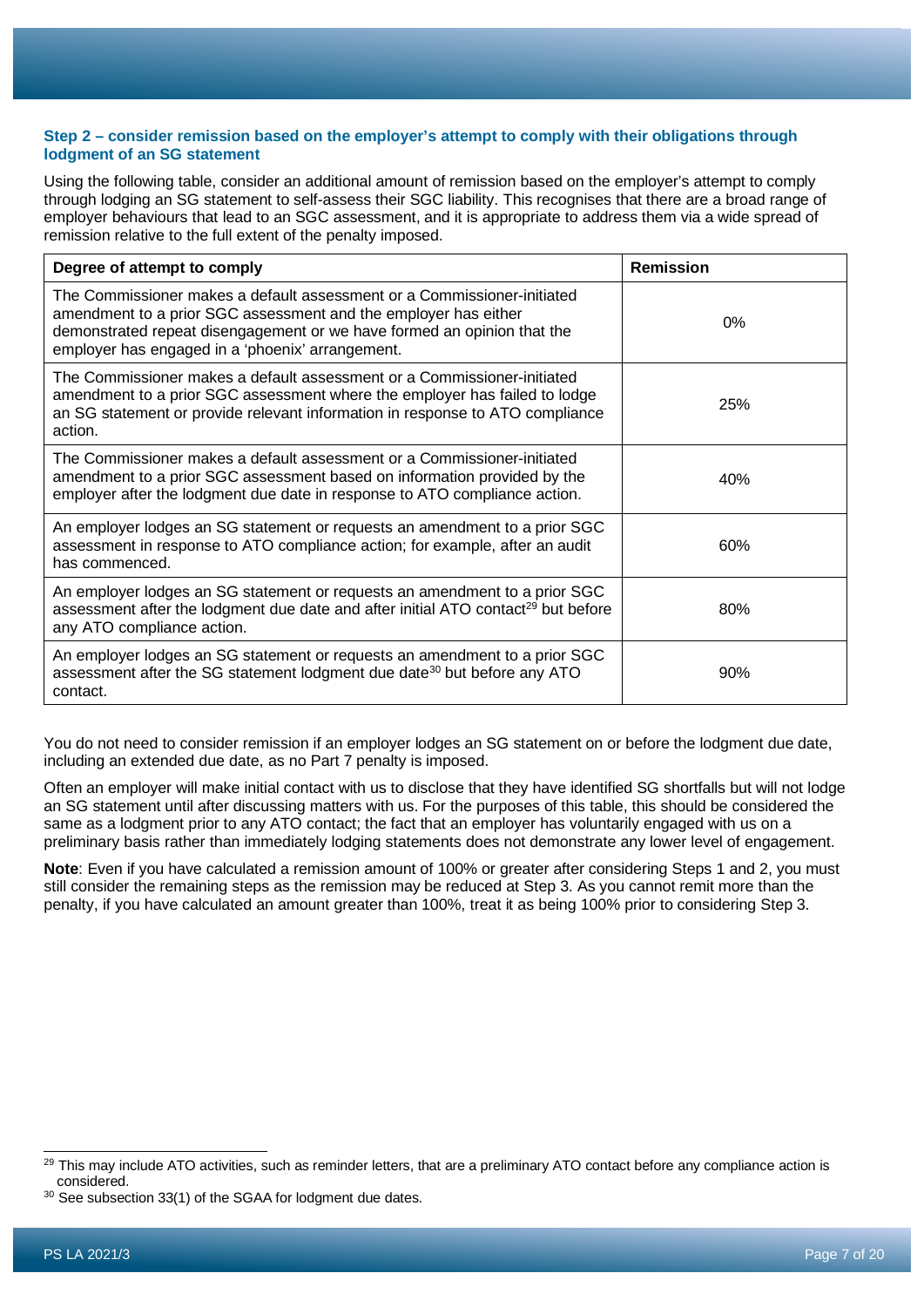#### **Step 3 – consider any increase or reduction in remission based on the employer's compliance history**

You should consider the employer's compliance history for both SG obligations and other taxation laws<sup>[31](#page-7-0)</sup> for the three-year period leading up to the earlier of the day before:

- the disclosure occurred, or
- ATO compliance action commenced (either by phone or in writing).

You should evaluate their history by reviewing their ATO records as well as information supplied by the employer<sup>[32](#page-7-1)</sup> and any other parties.

The employer's SG compliance history will be given more weight than their compliance history for other taxation laws. When reviewing an employer's SG compliance history, you should focus on:

- the number of quarters for which the employer previously failed to lodge an SG statement by the due date, or for which we made a default assessment
- the degree of the employer's attempt to comply with their SG obligations previously (not including their attempts to comply for the period being considered)
- any previous SG audits conducted on the employer that resulted in an SGC liability being assessed, and
- any shift in behaviour by an employer that has been subject to a previous audit. This may be demonstrated by an improvement or deterioration in their level of engagement and cooperation with us during the compliance activity.

A previous SGC assessment that arose due to ATO compliance action will reflect a poorer compliance history than an SGC assessment that came via a voluntary disclosure.

Depending on an employer's compliance history, you may provide additional remission or may reduce the level of remission provided by the other steps in this remission process. Generally, the amount of additional remission or reduced remission should not exceed the amounts in the following table:

| Level of compliance history                                                                   | <b>Remission</b> |
|-----------------------------------------------------------------------------------------------|------------------|
| Good compliance history (noting that 'good' does not have to mean flawless or<br>exceptional) | 15%              |
| Neither good nor poor compliance history                                                      | No change        |
| Poor compliance history                                                                       | $-15%$           |
| Extremely poor compliance history                                                             | $-30\%$          |

The following examples illustrate some of the common situations of **poor compliance history** where a reduction in remission may be appropriate:

- The employer has demonstrated a history or habit of lodging SG statements late.
- The employer has previously been issued with an SG education direction, and their repeated failure to comply indicates that they have not modified their behaviour in response to that direction.
- The employer has previously been issued with an SGC default assessment and has shown no improvement in behaviour.
- The employer was not adequately addressing (through an active payment plan) an outstanding SGC debt, or other tax debt, prior to the current matter arising.
- The employer has several outstanding lodgments relating to other taxes.

<span id="page-7-0"></span><sup>31</sup> Taxation law is defined in subsection 995-1(1) of the *Income Tax Assessment Act 1997* to mean an Act or part of an Act of which the Commissioner has the general administration, and legislative instruments made under such an Act or part of an Act.

<span id="page-7-1"></span><sup>&</sup>lt;sup>32</sup> If an employer supplies you with information about their compliance history, the evidence should include details which this Practice Statement instructs you to focus on.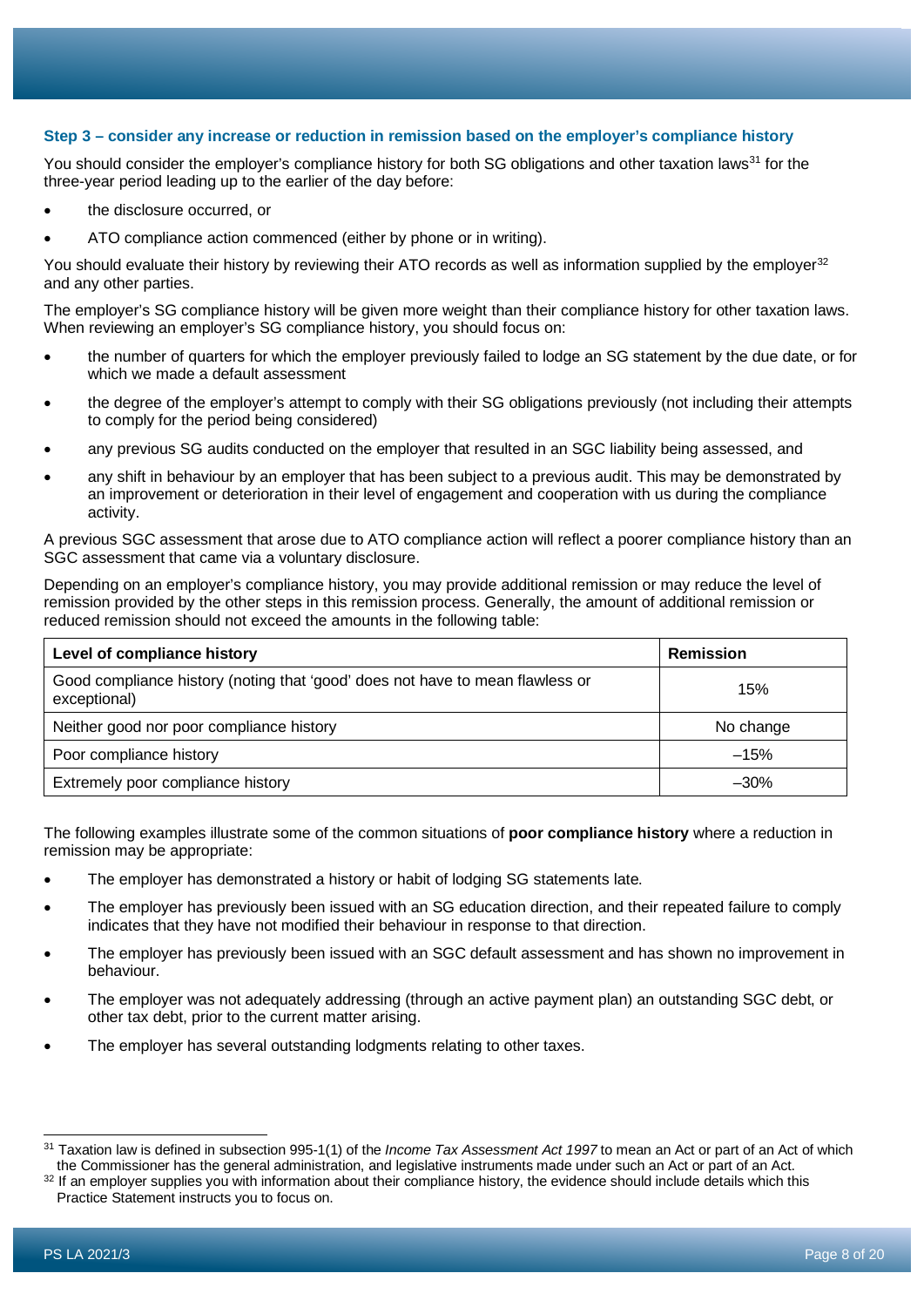• Evidence indicates that the employer has previously been disingenuous or deceptive with the information disclosed in an SG statement (for example, by deliberately disclosing only part of their known SG shortfall for the quarter).

The following examples illustrate some of the situations where compliance history is considered **extremely poor**:

- The employer has repeatedly failed to meet their obligations even after multiple ATO compliance actions (for example, where they have been audited for SG more than three times previously and were found to have failed to meet their SG obligations each time).
- The employer has repeatedly attempted to obstruct or hinder compliance action or provided false and misleading statements during compliance action on multiple occasions.

#### **Step 4 – consider any other mitigating facts and circumstances that may warrant further remission**

You need to consider all other relevant facts and circumstances to ensure the resulting Part 7 penalty is appropriate.

Where you have already taken into account the degree of the employer's attempt to comply (in Steps 1 and 2) and the employer's compliance history (in Step 3), you should not consider these circumstances again for further remission at Step 4.

For example, an employer may be found to have a good compliance history at Step 3 due to no previous SG audits or previously-lodged SG statements. The fact an employer has not had a previous SG audit or lodged an SG statement before is not also an 'other mitigating fact or circumstance'.

An employer's penalty should not be remitted at Step 4 merely because the penalty may be 'relatively small'.

Different mitigating facts or circumstances may warrant different levels of further remission, depending on their significance in contributing to the employer's non-compliance. Where there are multiple mitigating circumstances present, they should each be considered for remission.

Mitigating facts or circumstances that only warrant **very minor further remission** (generally not exceeding 5%) include:

- the facts indicate the employer's SG shortfall arose due to an error or honest mistake
- you are satisfied that the employer has addressed the issue that led to their SG shortfalls and/or failure to lodge SG statements, or
- the employer has entered into a payment arrangement to pay their SGC.

Mitigating facts or circumstances warranting **minor further remission** (generally not exceeding 10%) include:

- the employer has fully paid their SGC a lesser amount of remission may be given if the employer has paid part of their SGC, or
- the employer's non-compliance with their SG obligations occurred in their first year of operation, and their principals had no previous business experience.

Mitigating facts or circumstances that may warrant **moderate further remission** (generally not exceeding 20%) include:

- the employer's ability to comply was impacted by the ill health of the employer or a key employee of the employer
- the employer did make a significant proportion of their SG contributions on time, and the SG shortfalls represent a small portion of their overall SG obligations for the quarter(s) $33$
- the employer miscalculated the amount that they needed to contribute for an employee in a quarter due to complex legal interpretative issues<sup>[34](#page-8-1)</sup>, or

<span id="page-8-0"></span><sup>&</sup>lt;sup>33</sup> This could occur, for example, because the employer miscalculated the required amount of contributions for the quarter, or because a particular kind of payment was not included in their calculation of their employees' ordinary time earnings.

<span id="page-8-1"></span><sup>&</sup>lt;sup>34</sup> This could be, for example, complexities in the interpretation of payments as being ordinary time earnings as compared to salary and wages, or complex interactions between the SGAA provisions and an applicable industrial award or agreement.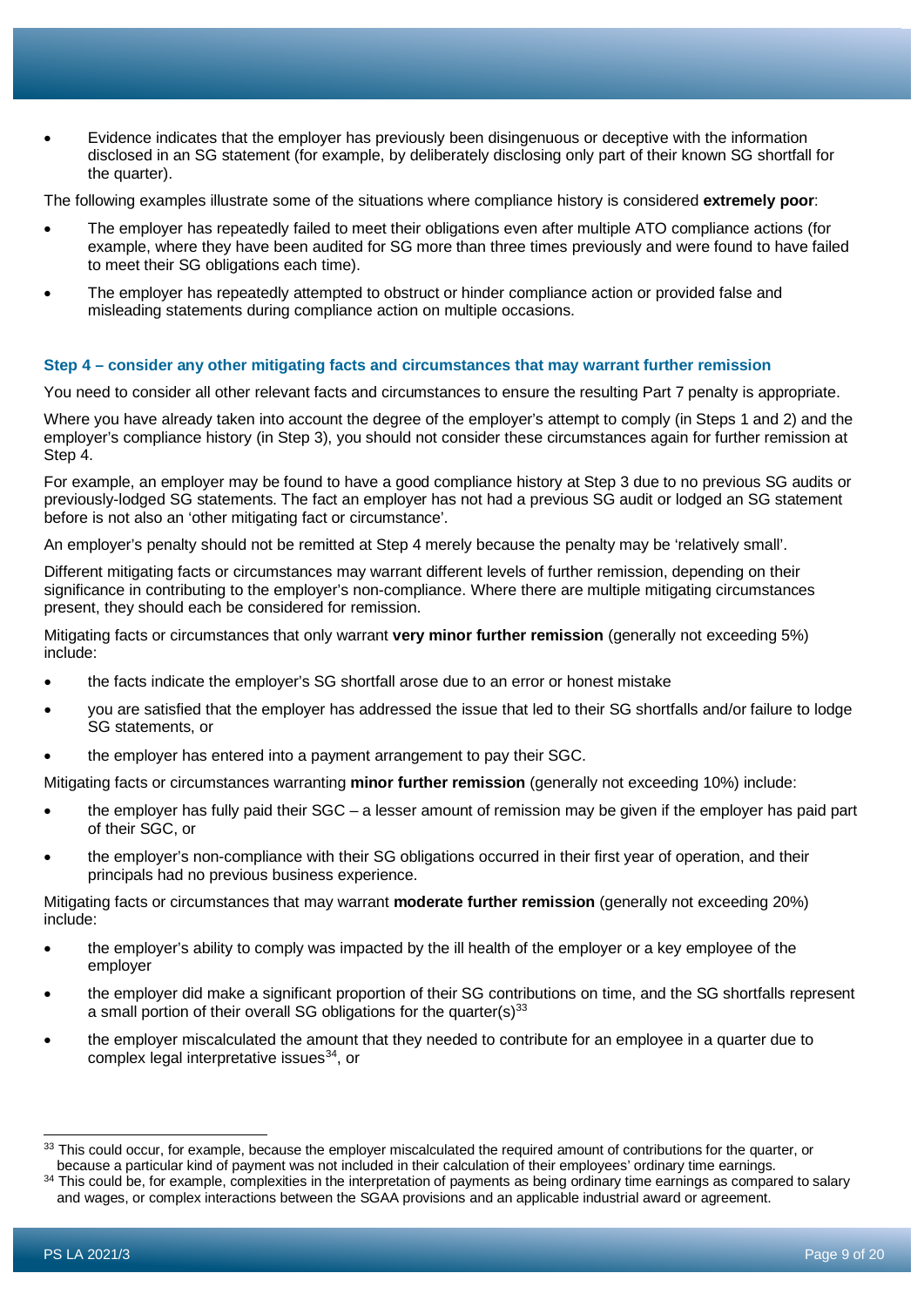• the employer took reasonable steps to ensure that contributions were made on time, but a third-party issue or error led to the contributions being late by a small amount. This could include payments made to a non-ATO-administered clearing house, where payments were made to the clearing house before the due date.<sup>[35](#page-9-0)</sup>

Mitigating facts or circumstances that may warrant a **larger additional remission** (generally not exceeding 50%) include:

- the malfunction or outage of a key ATO system which the employer can demonstrate caused them to narrowly miss the lodgment due date<sup>[36](#page-9-1)</sup>
- a natural disaster, emergency or other similar event has significantly impacted the employer's ability to comply with their obligations, either in terms of making contributions or lodging SG statements
- the employer's SG shortfalls are due to them correctly classifying their workers as not being employees under the ordinary meaning of employee, but failing to identify that they were employees for SG purposes under the extended definition in the SGAA<sup>[37](#page-9-2)</sup>
- the employer's SG shortfalls are due to them misclassifying their workers, and you are satisfied that they took reasonable steps to get their workers' classifications right prior to the period being considered<sup>[38](#page-9-3)</sup>, or
- the employer participates in a penalty relief arrangement and is given an education direction as a more appropriate treatment for their behaviour.

#### *Note: These lists are not exhaustive.*

It may be appropriate, where there are additional mitigating factors to those considered at Steps 1 and 2, to consider increasing the level of penalty remission if the assessment would be considered harsh in the particular circumstances of the employer.<sup>[39](#page-9-4)</sup> However, it generally would not be appropriate to remit further where the employer:

- is reasonably expected to have fully understood their SG lodgment obligations (for example, where they have been previously subject to SG compliance action, have repeatedly lodged SG statements after their due date, or are a tax or super professional who should have a higher level of knowledge)
- has a history of not meeting SG obligations on other entities, such as a previous company run by the same individuals
- took steps to prevent or obstruct us from determining their SGC liability. This would be more than not responding to an ATO letter. Examples would be where they repeatedly failed to meet agreed timeframes to supply information for no acceptable reason, or deliberately supplied irrelevant, inadequate or misleading information, or engaged in behaviour delaying the provision of information
- has demonstrated a history of repeated disengagement, or
- took steps to deliberately evade payment of their SG liability, such as through 'phoenix' activities.

These are regarded as serious cases, and a reduction in the level of remission, or no remission at all, may be appropriate.

<span id="page-9-0"></span><sup>&</sup>lt;sup>35</sup> In some circumstances, where an employer took all reasonable steps to ensure contributions would be made on time, an assessment of SGC may not be made (see Law Administration Practice Statement (General Administration) PS LA 2007/1 (GA) *Assessing superannuation guarantee charge where the employers have done what they could reasonably be expected to do to comply with the law by the due date*).

<span id="page-9-1"></span><sup>&</sup>lt;sup>36</sup> For example, if the employer attempted to use the Small Business Super Clearing House to make an SG payment on time but due to a system issue the clearing house was unable to accept the payment, and an accepted payment was not able to be processed until after the cut-off date.

<span id="page-9-2"></span><sup>&</sup>lt;sup>37</sup> Section 12 of the SGAA.

<span id="page-9-3"></span><sup>&</sup>lt;sup>38</sup> Reasonable steps may include getting legal advice on the workers' classification, seeking advice from the ATO or using the employee/contractor decision tool with accurate information.

<span id="page-9-4"></span><sup>39</sup> See *Archibald Dixon as Trustee for the Dixon Holdsworth Superannuation Fund v Commissioner of Taxation* [2008] FCAFC 54.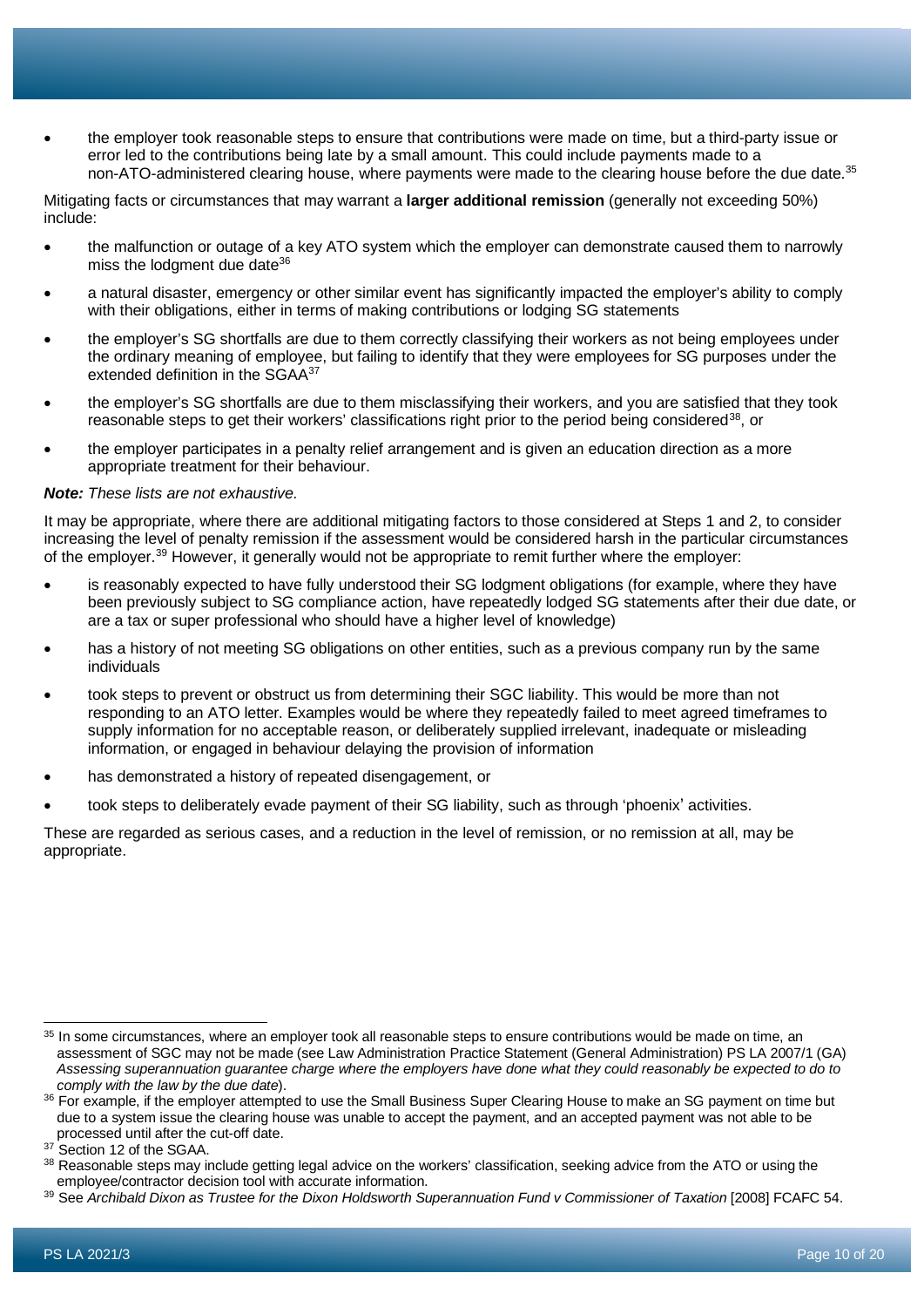# **APPENDIX 2 – TREATMENT OF HISTORICAL QUARTERS WHERE REMISSION MAY BE RESTRICTED**

#### **When does the remission restriction apply?**

For SGC assessments made after 7 September 2020, the law generally limits your ability to remit Part 7 penalties for historical quarters (quarters from 1 July 1992 to 31 March 2018).

Where a historical quarter is assessed for SGC after 7 September 2020, you cannot remit the Part 7 penalty below 100% of the SGC unless:

- the employer voluntarily came forward to lodge an SG statement prior to being notified of any ATO compliance action $40$ , or
- exceptional circumstances prevented the employer from lodging an SG statement, either
	- during the amnesty period (24 May 2018 to 7 September 2020), or
	- before the employer was notified of any ATO compliance action.<sup>[41](#page-10-1)</sup>

If you are considering remission for a historical quarter, the employer did not lodge prior to being notified of ATO compliance action, and there are no exceptional circumstances, you must not remit the penalty beyond 50% (that is, the final penalty must be at least 100% of the SGC) even if it would be lower after you consider Steps 1 to 4 of the penalty remission process in Appendix 1 of this Practice Statement. You should still follow the penalty remission process to ascertain a level of remission but reduce your remission to 50% if it exceeds that level.

#### **Has the employer come forward voluntarily prior to being notified of any ATO compliance action?**

Considering the table at Step 2 of the four-step penalty remission process in Appendix 1 of this Practice Statement, if the employer has lodged an SG statement before any ATO contact, or after initial ATO contact but before any ATO compliance action, they will satisfy this requirement and there will be no restriction on remission.

This will be the case even if an employer was previously notified of ATO compliance action for the quarter in question, where that compliance action was completed and the current lodgment is a disclosure of new information that was not identified during the previous compliance action.<sup>[42](#page-10-2)</sup>

#### **Are there exceptional circumstances that prevented the employer from lodging an SG statement?**

Where exceptional circumstances prevented an employer from lodging an SG statement, your ability to remit is not restricted.

Exceptional circumstances need to have prevented the employer from lodging the SG statement continuously from the start of the amnesty period (24 May 2018) until the date of lodgment or notification of ATO compliance action (whichever is earlier).[43](#page-10-3)

It is not possible to set precise rules for what constitutes exceptional circumstances. The core idea of exceptional circumstances and similar terms is that there is something unusual to take the case out of the ordinary course.[44](#page-10-4) In addition, in determining whether exceptional circumstances exist, you should bear in mind the purpose of the discretion that is being exercised.<sup>[45](#page-10-5)</sup> When considering a quarter that was covered by the SG amnesty and whether the Part 7 penalty remission restriction applies, you should also bear in mind the purpose of the remission restriction.<sup>[46](#page-10-6)</sup>

It is not enough for the employer to demonstrate exceptional circumstances that prevented them from meeting the due date to make SG contributions, or to make payment of an SGC liability after disclosing it. The exceptional circumstances must have prevented the employer from lodging their SG statement.

<span id="page-10-0"></span><sup>40</sup> Subsection 62(4) of the SGAA.

<span id="page-10-1"></span> $41$  Subsection 62(5) of the SGAA.

<span id="page-10-2"></span><sup>42</sup> See paragraph 57 of Miscellaneous Tax Ruling MT 2012/3 *Administrative penalties: voluntary disclosures*.

<span id="page-10-3"></span><sup>43</sup> Paragraph 62(4)(c) and subsection 62(5) of the SGAA.

<span id="page-10-4"></span><sup>44</sup> *Ward v Commissioner of Taxation* [2016] FCAFC 132 at [39–41].

<span id="page-10-5"></span><sup>45</sup> *Re Rosemarie Beadle and Director-General of Social Security* [1984] AATA 176.

<span id="page-10-6"></span><sup>46</sup> Paragraphs 1.81 to 1.90 of the Explanatory Memorandum to the Treasury Laws Amendment (Recovering Unpaid Superannuation) Bill 2019.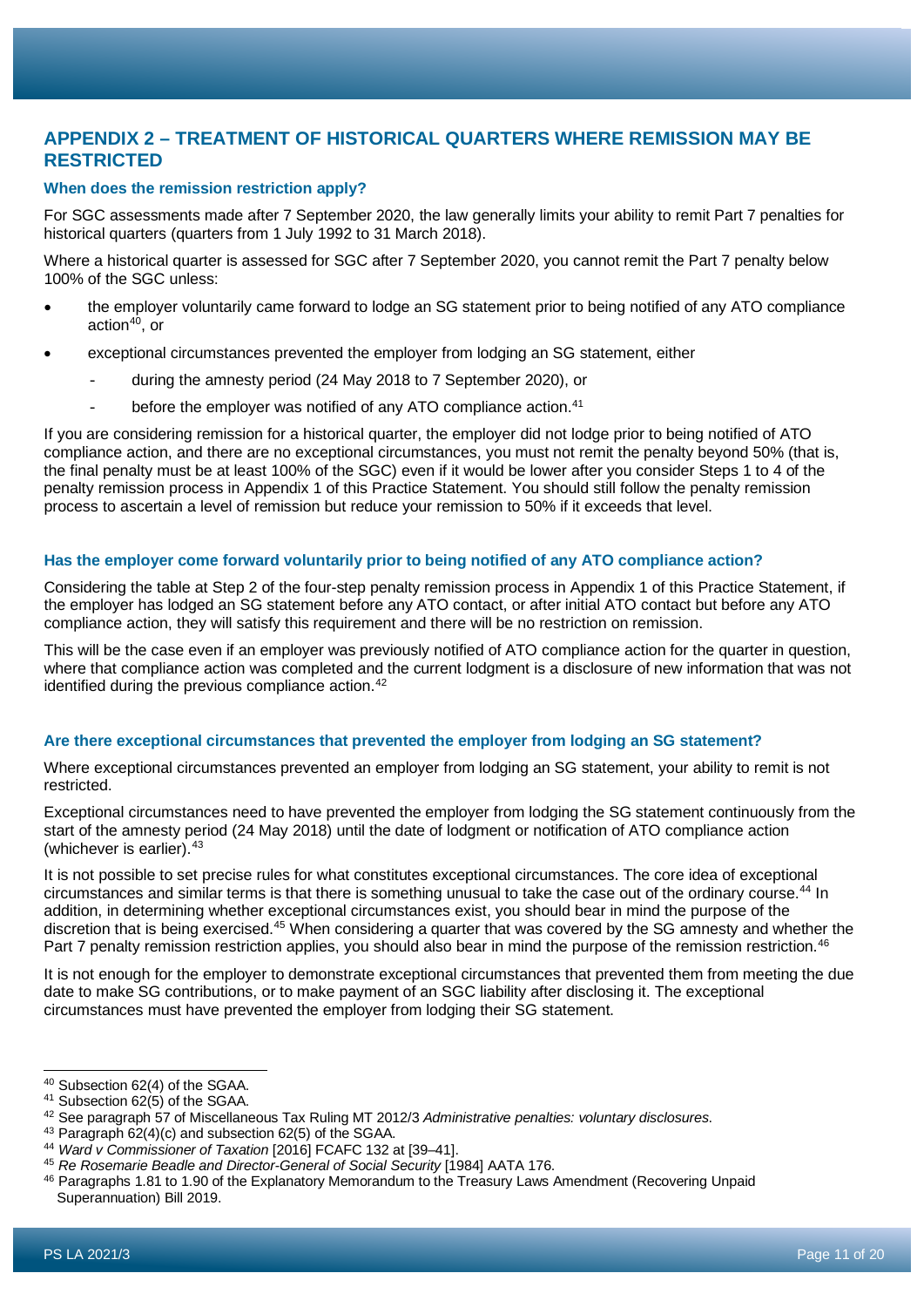Finding exceptional circumstances is a very high threshold and must be determined on a case-by-case basis depending on the particular facts of the case. Some examples of factors that are unlikely to constitute exceptional circumstances on their own are:

- An employer facing financial difficulty (including financial difficulty arising from a natural disaster) while these circumstances may impact an employer's capacity to meet their SG contribution obligations, it does not prevent them from lodging an SG statement and disclosing their shortfall to us. Employers who are unable to make contributions before the due date can lodge an SG statement with us and explore options for a payment arrangement to meet their liabilities.
- An employer did not understand the law or their obligations this includes if the employer has relied on poor advice from a third party.
- An employer made a mistake or error in determining their SG obligations for example, if they unintentionally or inadvertently treated a payment as falling outside of 'ordinary time earnings' and therefore not forming part of their SG obligation.
- An employer claimed that they failed to come forward during the SG amnesty due to a lack of time between the SG amnesty being legislated and the SG amnesty period ending – this is not exceptional circumstances, and the employer always had the obligation to lodge SG statements regardless of the existence of the SG amnesty.

Some factors that may point towards a finding of exceptional circumstances include:

- An employer has been impacted by a natural disaster however the natural disaster must have directly impacted an employer's ability to lodge; financial hardship or business downturn resulting from a natural disaster alone will not point to exceptional circumstances.
- An employer's ability to lodge has been impacted by the COVID-19 pandemic as with the previous point, the pandemic would need to have directly impacted their ability to lodge, for example, if the employer was displaced interstate or overseas and unable to access business records. The financial impact alone will not be sufficient unless that impact significantly reduced the employer's capacity to ascertain shortfalls and lodge SGC statements.
- An employer relied on ATO guidance that advised that they did not have an SG shortfall, and as such did not believe they had any obligation to lodge an SG statement. If the ATO guidance turned out to be incorrect, the employer could not have known they were required to lodge before they were advised of the revised position.<sup>[47](#page-11-0)</sup>
- An employer was suffering from severe illness or other affliction that rendered them incapable of lodging an SG statement.

There may be some instances where the law or its application to particular facts is uncertain or unclear, such as complex cases of worker classification. The fact that an employer classified workers as contractors, and they were later found to be employees, will not of itself constitute an exceptional circumstance. In determining whether exceptional circumstances are present, you will need to consider the employer's position and all evidence provided, and whether it is reasonable to conclude that the employer could not have known that they needed to lodge an SG statement.

<span id="page-11-0"></span><sup>47</sup> See Law Administration Practice Statement PS LA 2008/3 *Provision of advice and guidance by the ATO*. See also *Taxpayer's Charter – helping you to get things right.*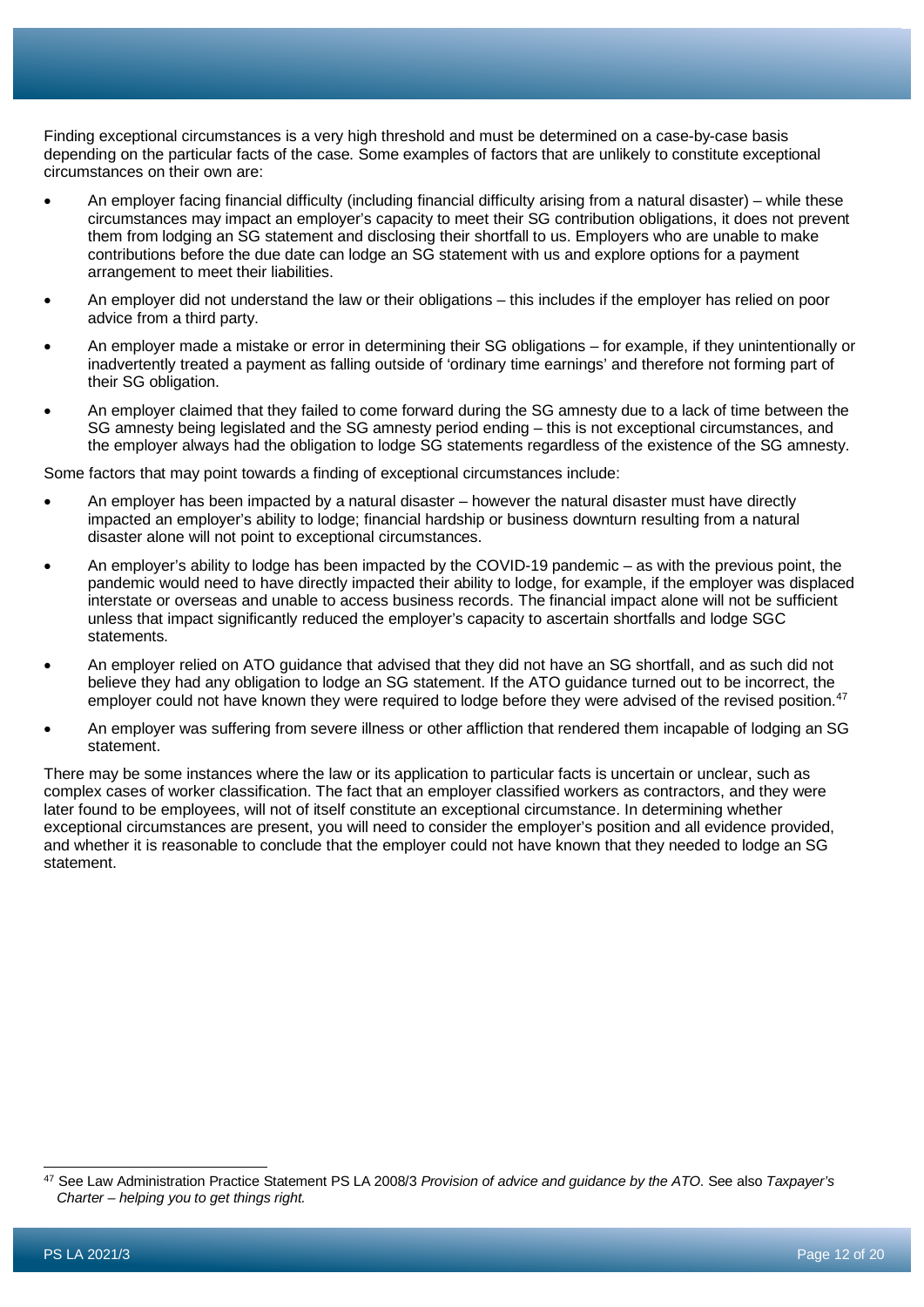# **APPENDIX 3 – EXAMPLES**

#### **Example 1 – no remission – default assessment with disengagement and phoenix arrangements**

*Default assessments of an employer's SGC were made on 22 July 2021 for the quarters ended 30 September 2020 and 31 December 2020.The employer has been subject to two previous audits, resulting in default SGC assessments being issued at the conclusion of each audit.*

*The tax officer also identifies that the director of the employer company is linked to four liquidated companies which have also had compliance issues, suggesting the director has engaged in phoenix activity.*

*Considering the four-step penalty remission process:*

- *Step 1: the employer has not made any late payments for which they have claimed an LPO – No remission.*
- *Step 2: the employer did not provide information for the ATO to make an assessment of the employer's SGC and has demonstrated severe disengagement – No remission.*
- *Step 3: the employer has been subject to two previous audits and there has been no apparent shift in the employer's attitude to their SG obligations as they again did not cooperate or respond to requests for information. The employer's compliance history is poor – No remission (the case officer cannot reduce the remission level as it is already at no remission).*
- *Step 4: no other mitigating circumstances have been identified – No remission.*

*After considering each of the steps, the Part 7 penalty is not remitted at all. A Part 7 penalty assessment equivalent to 200% of the SGC is issued against the employer. The TAA default assessment penalty is fully remitted.*

#### **Example 2 – 40% remission – default assessment with information unable to be provided**

*Default assessments of an employer's SGC were made on 22 March 2021 for the quarters ended 30 September 2020 and 31 December 2020.*

*During the compliance activity, the employer:*

- *advised they have been unable to find the information that has been requested, but*
- *acknowledged that they have SGC liabilities for the relevant quarters.*

*Considering the four-step penalty remission process:*

- **Step 1:** the employer has not made any late payments for which they have claimed an LPO No remission.
- *Step 2: the employer did not provide information to the ATO to make an assessment of the employer's SGC but did not display severe disengagement – 25% remission.*
- *Step 3: the employer has no outstanding lodgments or debts in relation to their other taxation law obligations and this is the first time they have been subject to a compliance activity regarding their SG obligations. The employer's compliance history is good – 15% remission.*
- *Step 4: no mitigating facts or circumstance have been identified – No remission.*

*After considering each of the steps, the Part 7 penalty is remitted by 40% [25% +15%], leaving a residual penalty of 60%. A Part 7 penalty assessment equivalent to 120% (that is, 60% × 200%) of the SGC is issued against the employer. The TAA default assessment penalty is fully remitted.*

#### **Example 3 – 75% remission – voluntary disclosure prior to ATO contact with poor compliance history**

*An employer has SG shortfall amounts for the quarters ended 30 September 2020 and 31 December 2020, and on 20 May 2021 lodges the required SG statements for these quarters. This is the third time in the past two years that the employer has lodged SG statements after the lodgment due date.*

*Considering the four-step penalty remission process:*

- **Step 1:** the employer has not made any late payments for which they have claimed an LPO No remission.
- *Step 2: the employer lodged SG statements after the due date but prior to any ATO contact – 90% remission.*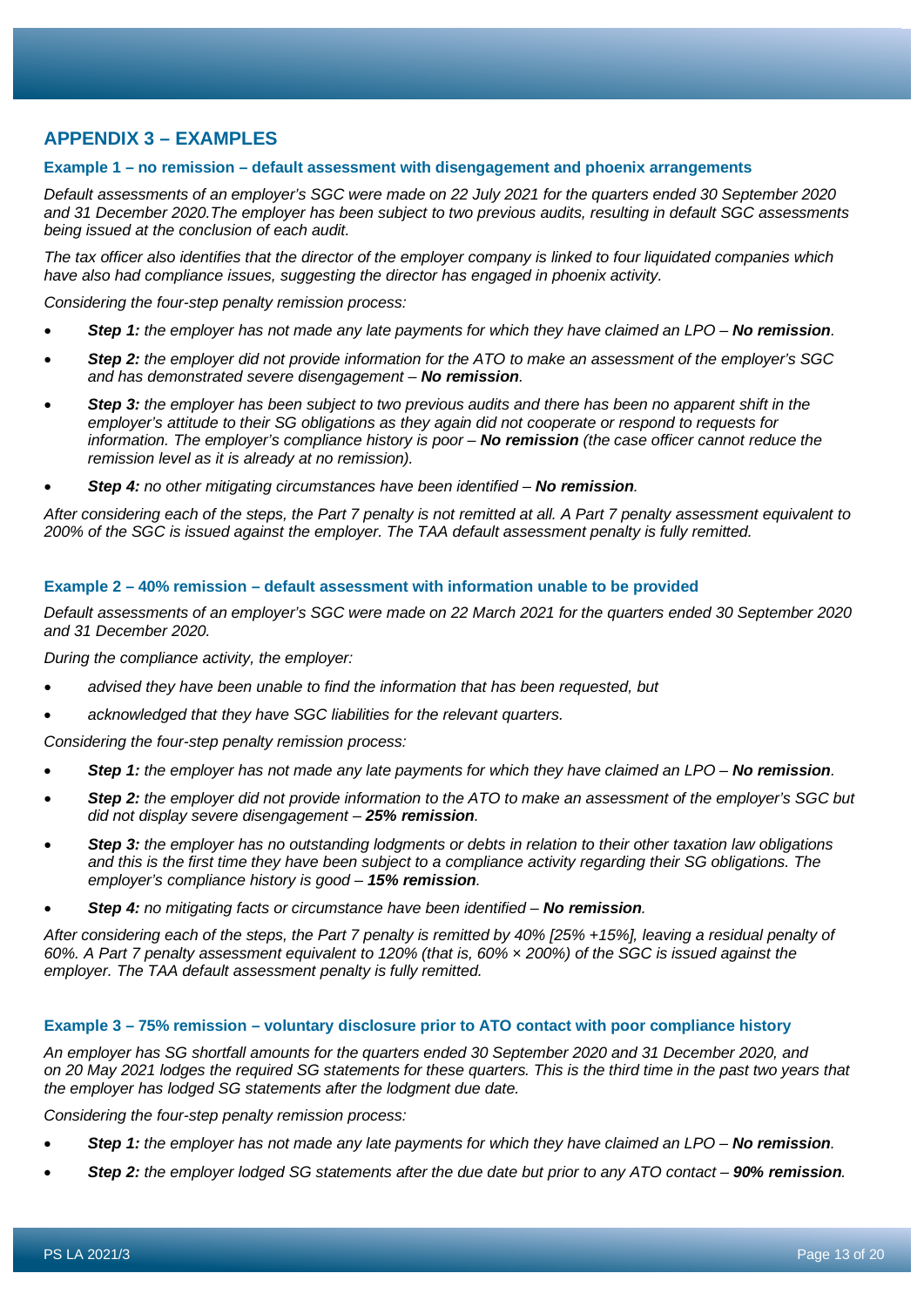- *Step 3: the employer's habitual lodgment of SG statements after the due date illustrates the employer's behaviour to comply with their SG obligation is not improving. The employer's compliance history is poor – 15% reduction in remission.*
- *Step 4: no mitigating facts or circumstance have been identified – No remission.*

*After considering each of the steps, the Part 7 penalty is remitted by 75% [90% - 15%], leaving a residual penalty of 25%. A Part 7 penalty assessment equivalent to 50% (that is, 25% × 200%) of the SGC is issued against the employer.*

#### **Example 4 – full remission – SG statement provided with full LPO claim**

*For the quarters ended 31 March 2020 to 30 September 2020, an employer fails to make SG contributions to the respective super funds of their employees by the due date for each quarter. The employer makes contributions equivalent to the total amount they were originally required to contribute for all three quarters, within three months after the due date for each quarter. The employer also fails to lodge an SG statement disclosing the SG shortfalls.*

*In response to an audit notification letter issued on 14 November 2021, the employer lodges SG statements on 10 December 2021. In these statements, they claim LPOs for the late payments they made. The employer indicates that it is their first year of operation and they did not understand their lodgment obligations.*

*Considering the four-step penalty remission process:*

- *Step 1: the employer made full late payment, prior to ATO contact and within three months of the due date – 40% remission.*
- *Step 2: the employer lodged SG statements in response to ATO compliance action – 60% remission.*
- *Step 3: the employer's compliance history is neither good nor poor – No remission.*
- *Step 4: the shortfalls occurred during the business' first year of operation – 10% remission.*

*After considering each of the steps, it is reasonable for the Part 7 penalty to be fully remitted. The tax officer determined a remission percentage of 110% [40% + 60% + 10%], however remission cannot exceed 100%.*

#### **Example 5 – 78% remission – SG statement provided with partial LPO claim**

*For the quarters ended 31 March 2020 to 31 December 2020, an employer fails to make SG contributions to the respective super funds of their employees by the due date for each quarter. The employer makes some late contributions:*

| <b>Quarter ending</b> | <b>Amount of late</b><br>contribution | <b>Total amount they were</b><br>originally required to<br>contribute | <b>Timing of late</b><br>contribution |
|-----------------------|---------------------------------------|-----------------------------------------------------------------------|---------------------------------------|
| 31 March 2020         | \$6,000                               | \$6,000                                                               | seven months late                     |
| 30 June 2020          | \$5,000                               | \$8,000                                                               | five months late                      |
| 30 September 2020     | \$4,000                               | \$7,000                                                               | four months late                      |
| 31 December 2020      | None                                  | \$9,000                                                               | not applicable                        |
| <b>Total</b>          | \$15,000                              | \$30,000                                                              |                                       |

*The employer also fails to lodge an SG statement disclosing the SG shortfalls. In response to an audit notification letter issued on 15 January 2022, the employer lodges SG statements on 28 January 2022. In these statements they claim LPOs for the late payments they made.*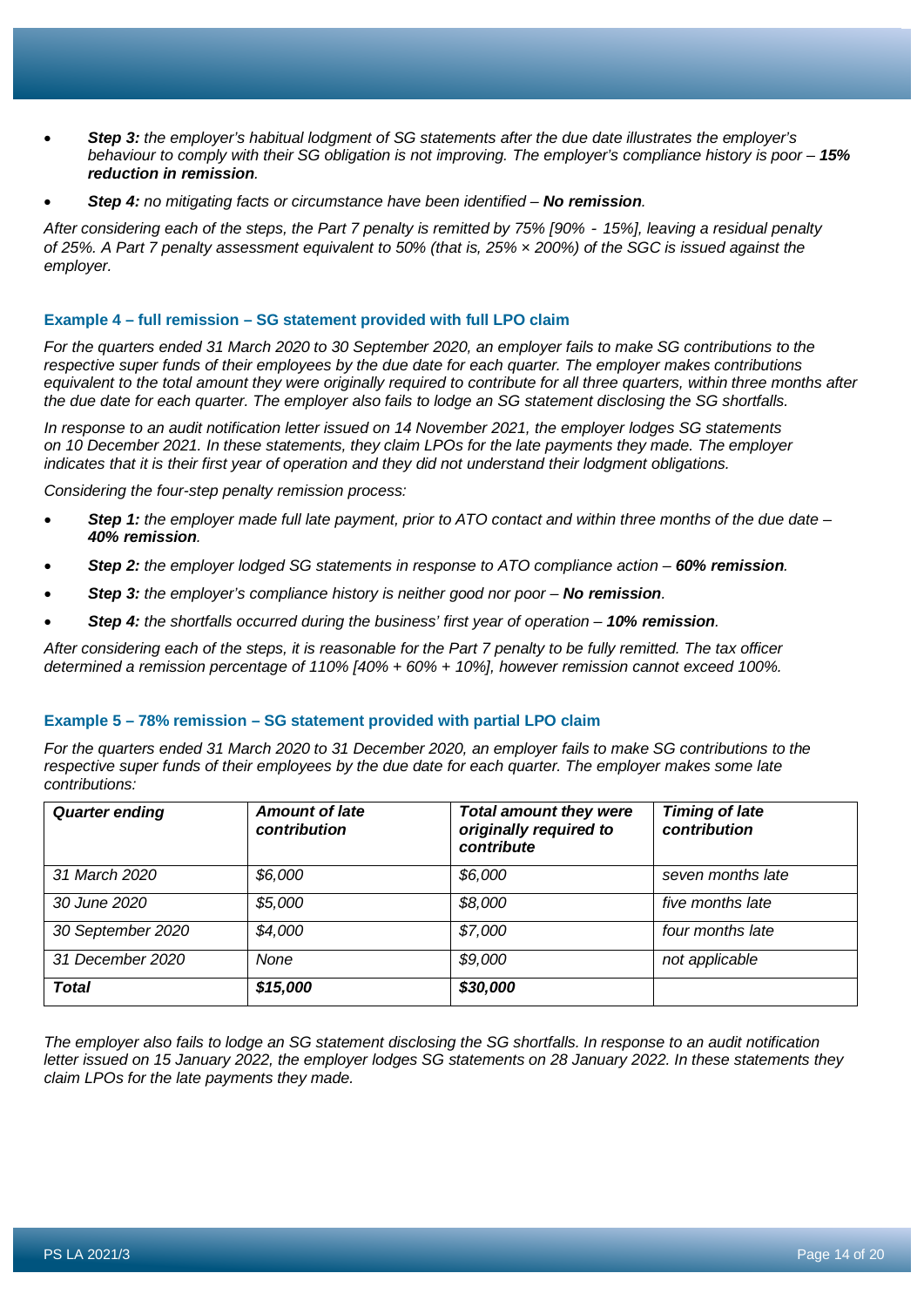*Considering the four-step penalty remission process:*

- *Step 1: the employer made partial late payment with differing circumstances across quarters*
	- − *the timeliest payments were made between three and six months after the due date, for the quarters ended 30 June 2020 and 30 September 2020 – remission of 36% as per step 1 (refer to the table in Step 1 of Appendix 1 of this Practice Statement)*
	- − *their payments were equivalent to 50% of the total amounts they were originally required to contribute across the four quarters.*

*The tax officer adjusts the remission they attribute to this attempt to comply proportionately – 18% remission [50% × 36%].*

- *Step 2: the employer lodged SG statements in response to ATO compliance action – 60% remission.*
- *Step 3: the employer's compliance history is neither good nor poor – No remission.*
- *Step 4: no mitigating circumstances identified – No remission.*

*After considering each of the steps, the Part 7 penalty is remitted by 78% [18% + 60%] leaving a residual penalty of 22%. A Part 7 penalty assessment equivalent to 44% (that is, 22% × 200%) of the SGC is issued against the employer.*

#### **Example 6 – penalty relief applied and SG education direction imposed – voluntary disclosure after initial ATO contact**

*An employer has SG shortfall amounts for the quarter ended 30 September 2019. In response to an early engagement letter from the ATO on 15 February 2021, the employer lodged an SG statement. Although the employer has previously voluntarily lodged an SG statement and has some outstanding income tax debts, this is the first time the employer has been contacted by the ATO regarding their SG obligations.*

*The tax officer notes that the employer is eligible for penalty relief. The tax officer believes education will be a more effective tool to improve the employer's compliance and decides to apply penalty relief, offering further remission in conjunction with an education direction.*

*Considering the four-step penalty remission process:*

- *Step 1: the employer has not made any late payments for which they have claimed an LPO – No remission.*
- *Step 2: the employer lodged SG statements in response to initial ATO contact – 80% remission.*
- *Step 3: the employer's compliance history is neither good nor poor – No remission.*
- *Step 4: the tax officer remits the remaining penalty in line with their application of penalty relief – 20% remission.*

*After considering each of the steps, and applying penalty relief, the Part 7 penalty is fully remitted. In accordance with the penalty relief process, the employer is issued with an SG education direction.*

#### **Example 7 – 95% remission – disclosure after initial ATO contact – multiple mitigating circumstances**

*An employer has SG shortfall amounts for the quarters ended 30 September 2019 to 31 March 2021. On 20 July 2021, in response to an initial early engagement letter from the ATO, the employer voluntarily discloses to the ATO that they have these shortfalls and lodges the required SG statements for these quarters. After lodging SG statements, the employer pays the full SGC liability to the ATO (not including any potential Part 7 penalty). They cannot claim an LPO. The employer indicates that the shortfalls arose because their payroll system had been disorganised and ineffective, and that they have since updated their processes.*

*Considering the four-step penalty remission process:*

- *Step 1: the employer has not made any late payments to the employee funds for which they could claim an LPO – No remission.*
- *Step 2: the employer lodged SG statements in response to initial ATO contact – 80% remission.*
- *Step 3: the employer's compliance history is neither good nor poor (they had previously lodged SG statements for paid SGC for two quarters) – No remission.*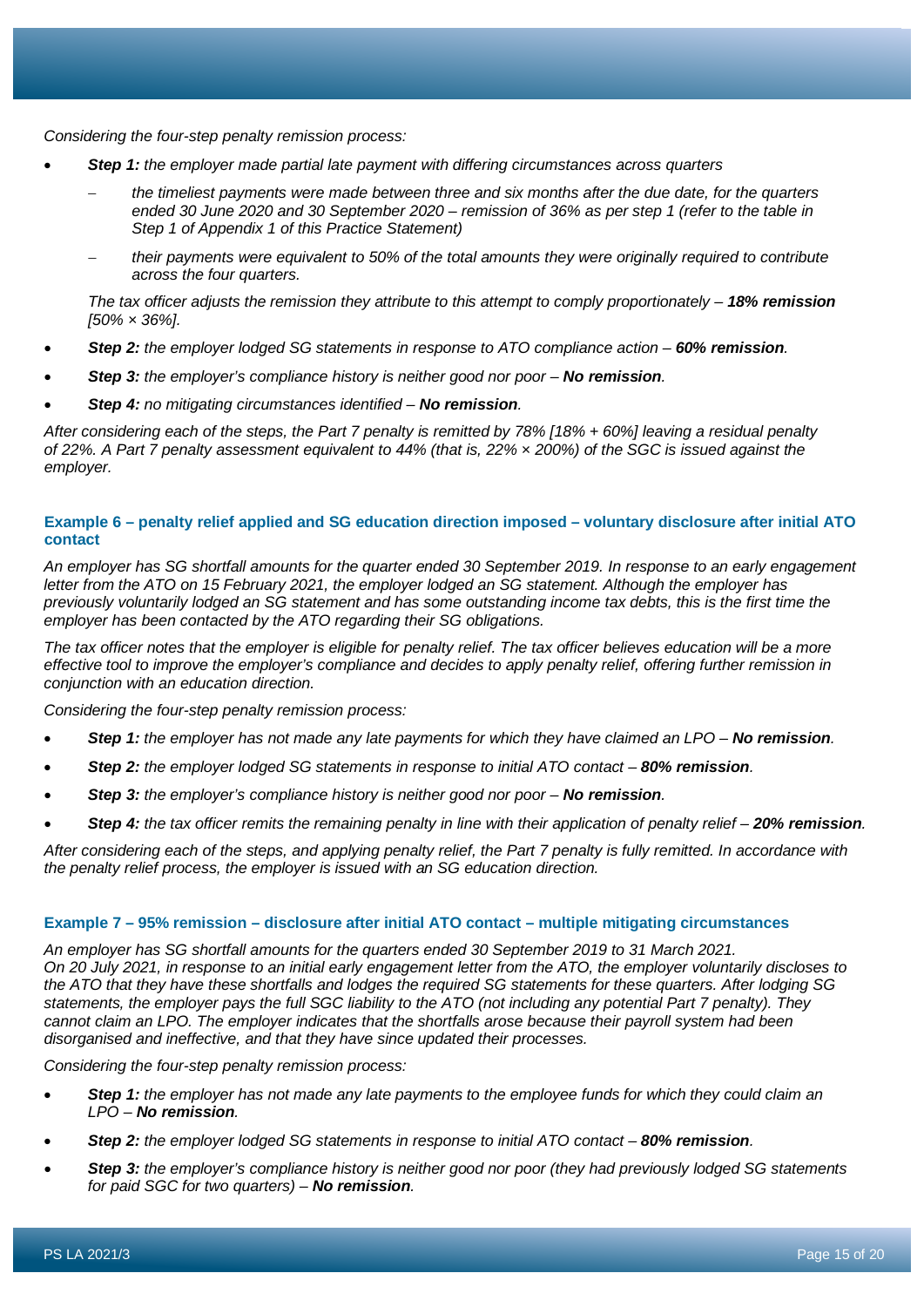• *Step 4: the SGC has been paid, and the employer has taken steps to rectify the issue that led to the shortfalls – 15% remission [10% + 5%].*

*After considering each of the steps, the Part 7 penalty is remitted by 95% [80% + 15%] leaving a residual penalty of 5%. A Part 7 penalty assessment equivalent to 10% (that is, 5% × 200%) of the SGC is issued against the employer.*

#### **Example 8 – full remission – voluntary disclosure prior to ATO contact – proportionality of shortfalls**

*An employer has SG shortfall amounts for the quarters ended 30 September 2019 to 31 March 2021. On 20 July 2021, the employer voluntarily discloses to the ATO that they have these shortfalls and lodges the required SG statements for these quarters. The employer explains that they had made what they believed to be the full required contributions for their employees on time, but had mistakenly believed a particular allowance was not part of ordinary time earnings. As such, there were small shortfalls for several of their employees across the period.*

*Considering the four-step penalty remission process:*

- **Step 1:** the employer has not made any late payments for which they have claimed an LPO No remission.
- *Step 2: the employer lodged SG statements before any ATO contact – 90% remission.*
- *Step 3: the employer's compliance history is neither good nor poor (they had previously lodged SG statements and paid SGC for two quarters) – No remission.*
- *Step 4: the shortfalls represented a small proportion of the SG obligations that the employer had for the quarters in question – 10% remission.*

*After considering each of the steps, the Part 7 penalty is fully remitted. The tax officer could have determined a remission percentage of up to 20% at Step 4, however the total remission cannot exceed 100%.*

#### **Example 9 – full remission – mitigating circumstances – employer's ability to comply impacted by COVID-19**

*An employer has SG shortfall amounts for the quarters ended 31 March 2020 and 30 June 2020. The employer does not respond to an initial early engagement letter from the ATO, and compliance action is commenced on 8 October 2021. In response to this compliance action, the employer lodges SG statements for the quarters.*

*The employer explains that they had discovered they had SG shortfalls for the quarters, but that COVID-19-impacts delayed their ability to lodge SG statements as:*

- *they had not received the initial early engagement letter as it was posted to their business premises, which was closed at the time due to COVID-19 restrictions*
- *a significant portion of their payroll staff had been stood down, which contributed to their failure to correctly make SG contributions, and increased the length of time it took to ascertain the shortfall amounts and complete SG statements, and*
- *they could not attend the office of their tax agent due to COVID-19 restrictions, and instead needed to mail paper copies of their signed declarations to their agent.*

*Considering the four-step penalty remission process:*

- **Step 1:** the employer has not made any late payments for which they have claimed an LPO No remission.
- *Step 2: the employer lodged SG statements in response to ATO compliance action – 60% remission.*
- *Step 3: the employer has no outstanding lodgments or debts in relation to their other taxation law obligations and this is the first time they have been subject to a compliance activity regarding their SG obligations – 15% remission.*
- *Step 4: the COVID-19-impacts significantly impacted the employer's ability to comply with their SG obligations – 25% remission.*

*After considering each of the steps, the Part 7 penalty is fully remitted. The tax officer could have determined a remission percentage of up to 50% at Step 4, however the total remission cannot exceed 100%.*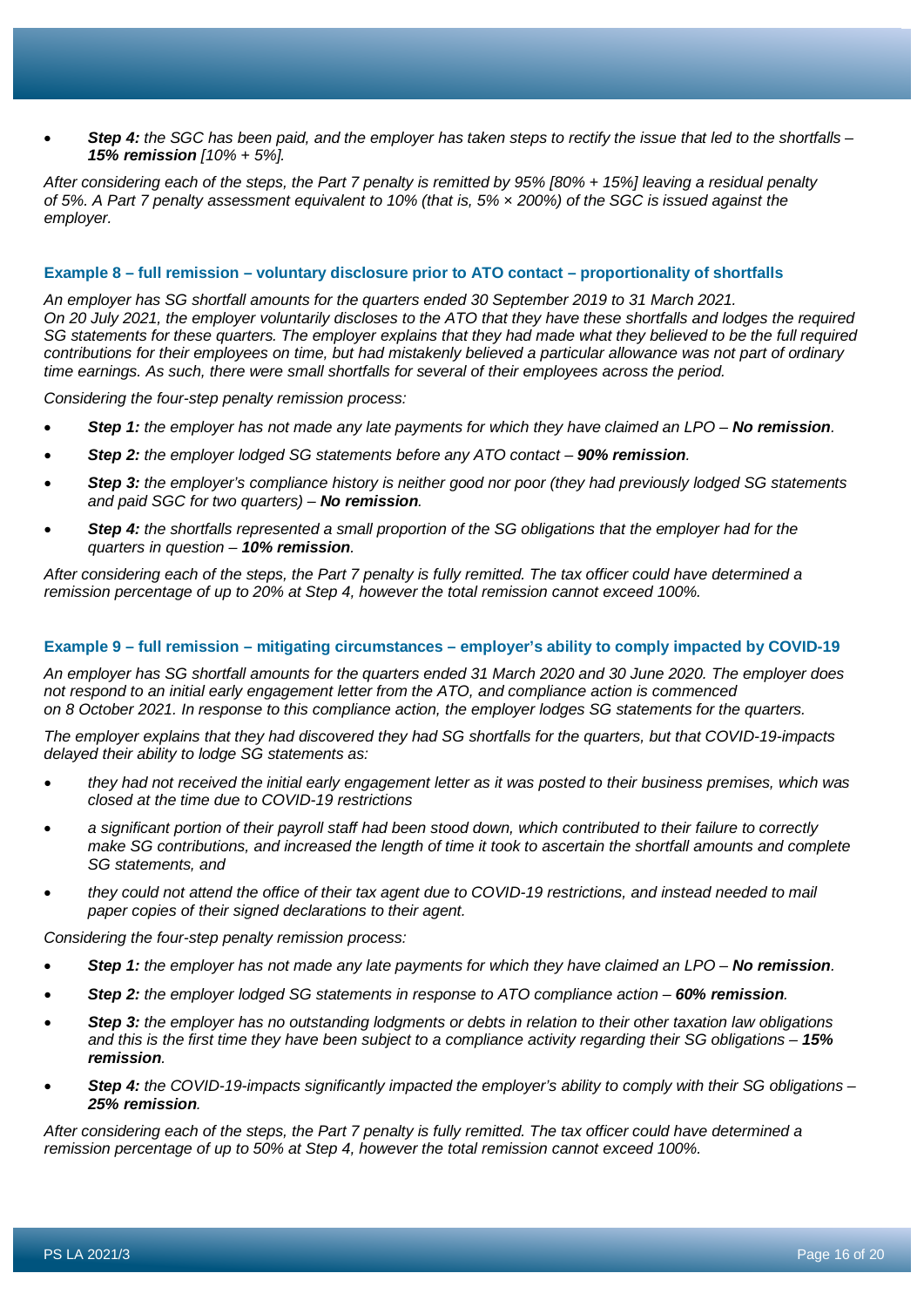#### **Example 10 – amended SGC assessment – 45% remission of new Part 7 penalty imposed at amendment**

*On 1 January 2021, in response to an initial early engagement contact by the ATO, an employer lodges SG statements to disclose SG shortfalls for the quarters ended 30 June 2020 and 30 September 2020. Considering each of the steps in the four-step penalty remission process, the Part 7 penalty was remitted by 95% leaving a residual penalty of 5%. A Part 7 penalty assessment equivalent to 10% (that is, 5% × 200%) of the SGC was issued to the employer.*

*After receiving a further employee notification regarding the same quarters, the ATO commenced an audit. In response to this compliance activity, the employer lodged amended SG statements for the quarters disclosing significant additional SG shortfalls that were not originally disclosed. The employer does not provide any reasonable explanation for why these additional shortfalls were not disclosed originally.*

*The tax officer needs to determine a new level of remission for the additional SGC that is assessed at amendment.*

*Considering the four-step penalty remission process:*

- **Step 1:** the employer has not made any late payments for which they have claimed an LPO No remission.
- *Step 2: the employer lodged the amendments in response to ATO compliance action – 60% remission.*
- *Step 3: the employer's compliance history is considered poor, as the evidence suggests the employer knowingly failed to disclose the amounts – 15% reduction in remission.*
- *Step 4: no mitigating circumstances identified – No remission.*

*After considering each of the steps, the Part 7 penalty is remitted by 45% [60% - 15%], leaving a residual penalty of 55%.*

*The tax officer determines a total remission percentage for the quarters that is equivalent to a remission percentage of 95% for the Part 7 penalty that was imposed with the original SGC, and 45% of the Part 7 penalty that was imposed with the further SGC assessed at amendment.*

*The TAA false or misleading statement penalty is fully remitted, as the Part 7 penalty has already been imposed as a consequence of the same statement.*

#### **Example 11 – historical quarter example 1 – exceptional circumstances – ability to lodge impacted by natural disaster**

*An employer has SG shortfall amounts for the quarters ended 31 December 2017 and 31 March 2018. A notification of audit letter was issued on 14 July 2021. In response to ATO compliance action, the employer advises the tax officer that they had been unable to determine any SG shortfalls for the periods as their business premises were badly damaged by floods that occurred in early 2018. The employer provides estimates of their liability which the tax officer uses to raise default assessments.*

*As these are historical quarters and the SG shortfalls were not disclosed prior to notification of compliance action, the tax officer's ability to remit will be restricted unless there were exceptional circumstances that prevented the employer from lodging.*

*The tax officer determines that the employer was prevented from lodging SG statements due to the damage their business premises suffered. Further, given the difficult circumstances it may not have been reasonable to expect the*  employer to have made a request for deferral for lodging any potential SG statements. The tax officer determines that *there are exceptional circumstances that prevented the employer from disclosing SG shortfalls.*

*The tax officer can consider the four-step penalty process without any restriction.*

#### **Example 12 – historical quarter example 2 – no exceptional circumstances – ability to lodge impacted by COVID-19**

*An employer has SG shortfall amounts for the quarters ended 31 March 2017 to 30 September 2017. A notification of audit letter was issued on 20 October 2021. In response to the ATO compliance action, the employer explains that they were unaware that they had SG shortfalls requiring them to lodge an SG statement. They explain that from March 2020, they were unable to ascertain whether they have SG shortfalls as they:*

• *were overseas when the COVID-19 pandemic began*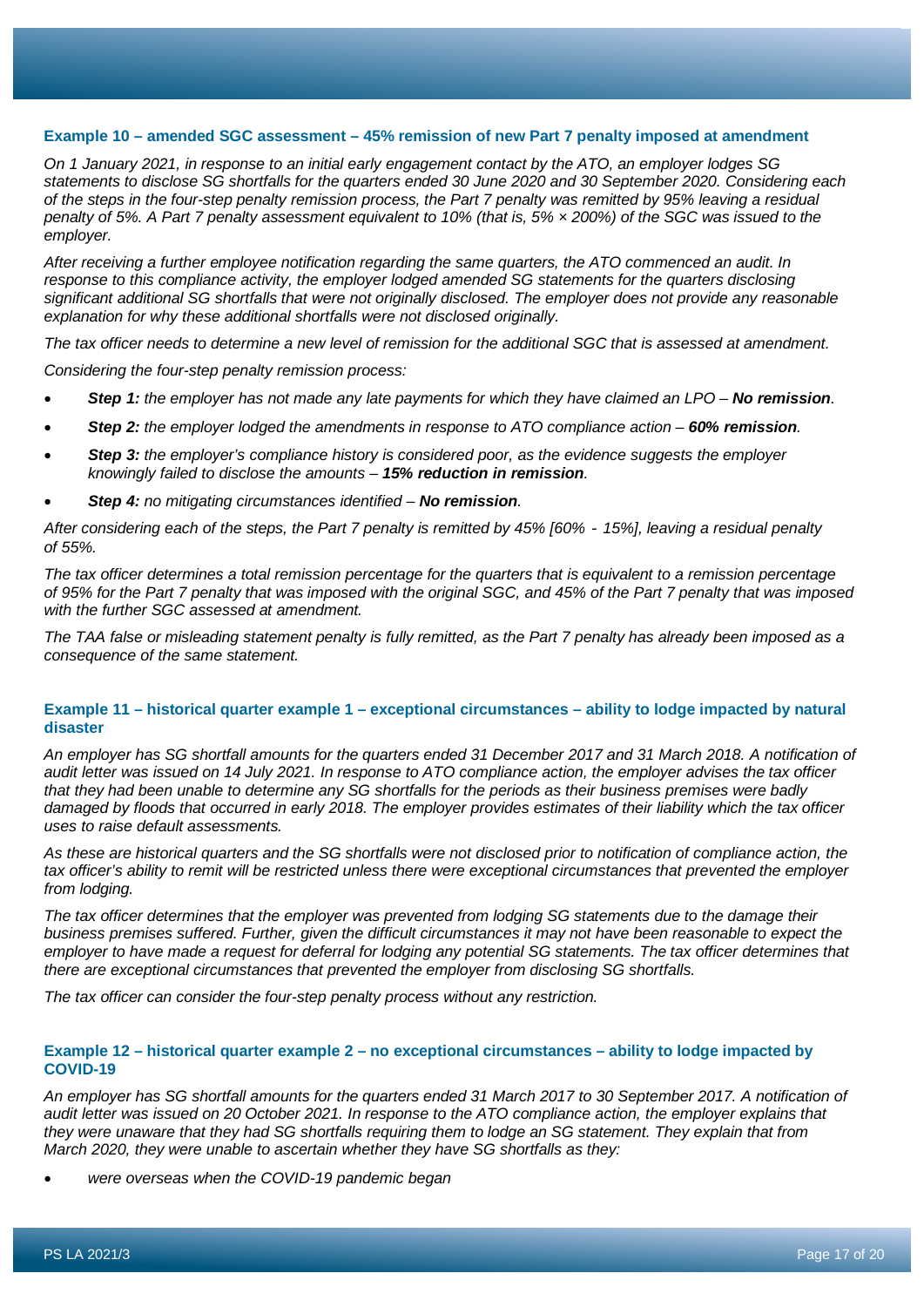- *were unable to return to Australia due to border lockdowns, and*
- *could not access necessary business records to determine any shortfalls as they are stored in Australia.*

*The employer has subsequently gained access to their business records and lodges SG statements.*

*As these are historical quarters and the SG shortfalls were not disclosed prior to notification of compliance action, the tax officer's ability to remit will be restricted unless there were exceptional circumstances that prevented the employer from lodging*

*The tax officer determines that the COVID-19 pandemic impacted the employer's ability to disclose SG shortfalls from March 2020 onwards. However, the employer had not provided any evidence to suggest that they were prevented from identifying SG shortfalls and lodging SG statements between 24 May 2018 (the beginning of the SG amnesty period) and March 2020. While the unprecedented impacts of the pandemic would constitute exceptional circumstances from March 2020 onwards, the tax officer determines that exceptional circumstances did not prevent the employer from lodging SG statements from 24 May 2018.*

*Therefore, the tax officer must ensure that their remission does not exceed 50%, even if the four-step penalty process would lead to a greater amount of remission.[48](#page-17-0)*

<span id="page-17-0"></span><sup>48</sup> See subsection 62(4) of the SGAA for legislative restrictions for Part 7 penalty remission for historical SG quarters.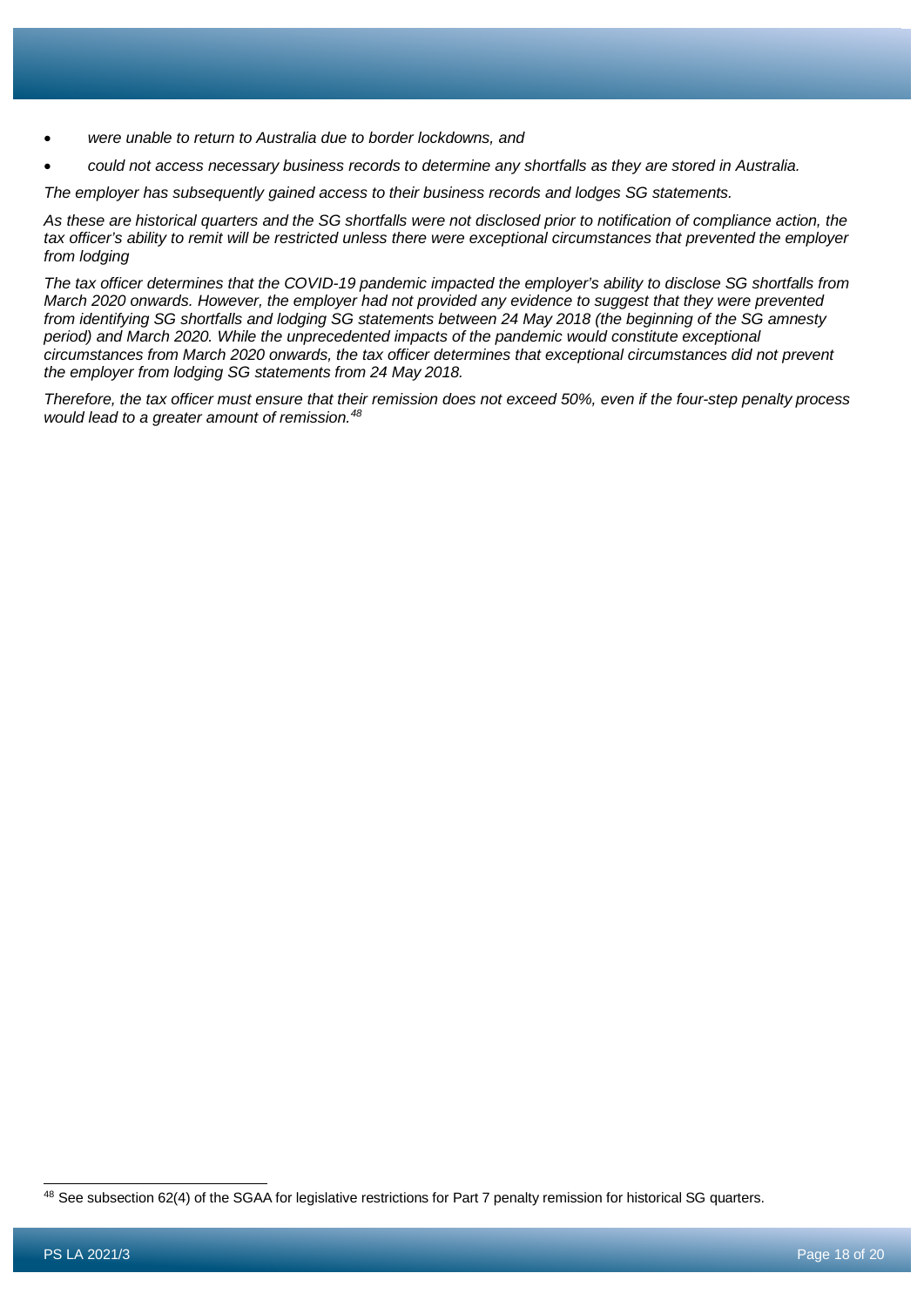### **References**

| <b>Legislative references</b>      | SGAA 1992 12                                                                                                                                                       |
|------------------------------------|--------------------------------------------------------------------------------------------------------------------------------------------------------------------|
|                                    | SGAA 1992 23(1)                                                                                                                                                    |
|                                    | SGAA 1992 23(2)                                                                                                                                                    |
|                                    | SGAA 1992 Pt 3A                                                                                                                                                    |
|                                    | SGAA 1992 33(1)                                                                                                                                                    |
|                                    | SGAA 1992 36                                                                                                                                                       |
|                                    | SGAA 1992 37                                                                                                                                                       |
|                                    | SGAA 1992 37(2)                                                                                                                                                    |
|                                    | SGAA 1992 42                                                                                                                                                       |
|                                    | SGAA 1992 43                                                                                                                                                       |
|                                    | SGAA 1992 Pt 7                                                                                                                                                     |
|                                    | SGAA 1992 59                                                                                                                                                       |
|                                    | SGAA 1992 59(1)                                                                                                                                                    |
|                                    | SGAA 1992 59(3)                                                                                                                                                    |
|                                    | SGAA 1992 60                                                                                                                                                       |
|                                    | SGAA 1992 62(3)                                                                                                                                                    |
|                                    | SGAA 1992 62(4)                                                                                                                                                    |
|                                    | SGAA 1992 62(4)(c)                                                                                                                                                 |
|                                    | SGAA 1992 62(5)                                                                                                                                                    |
|                                    | SGAA 1992 62A                                                                                                                                                      |
|                                    | SGAA 1992 74(2)                                                                                                                                                    |
|                                    | SGAA 1992 74(4)                                                                                                                                                    |
|                                    | TAA 1953 250-10(2)                                                                                                                                                 |
|                                    | TAA 1953 284-20                                                                                                                                                    |
|                                    | TAA 1953 284-75(1)                                                                                                                                                 |
|                                    | TAA 1953 284-75(3)                                                                                                                                                 |
|                                    | TAA 1953 284-90(1)                                                                                                                                                 |
|                                    | TAA 1953 298-20(1)                                                                                                                                                 |
|                                    | TAA 1953 298-20(2)                                                                                                                                                 |
|                                    | TAA 1953 298-30(2)                                                                                                                                                 |
|                                    | ITAA 1997 995-1(1)                                                                                                                                                 |
| <b>Case references</b>             | Archibald Dixon as Trustee for the Dixon Holdsworth Superannuation Fund v<br>Commissioner of Taxation [2008] FCAFC 54; 167 FCR 287; 2008 ATC 20-015;<br>69 ATR 627 |
|                                    | Re Rosemarie Beadle and Director-General of Social Security [1984] AATA 176;<br>(1984) 6 ALD 1; (1984) 1 AAR 362                                                   |
|                                    | Ward v Commissioner of Taxation [2016] FCAFC 132; 247 FCR 372; 2016 ATC<br>20-583; 103 ATR 823                                                                     |
| <b>Other references</b>            | Explanatory Memorandum to the Treasury Laws Amendment (Recovering<br>Unpaid Superannuation) Bill 2019                                                              |
|                                    | Treasury Laws Amendment (Recovering Unpaid Superannuation) Act 2020                                                                                                |
|                                    | Taxpayer's Charter - helping you to get things right                                                                                                               |
| <b>File references</b>             | 1-I1A48E2                                                                                                                                                          |
| <b>Related public rulings</b>      | MT 2012/3                                                                                                                                                          |
| <b>Related practice statements</b> | PS LA 2007/1 (GA)                                                                                                                                                  |
|                                    | PS LA 2007/10                                                                                                                                                      |